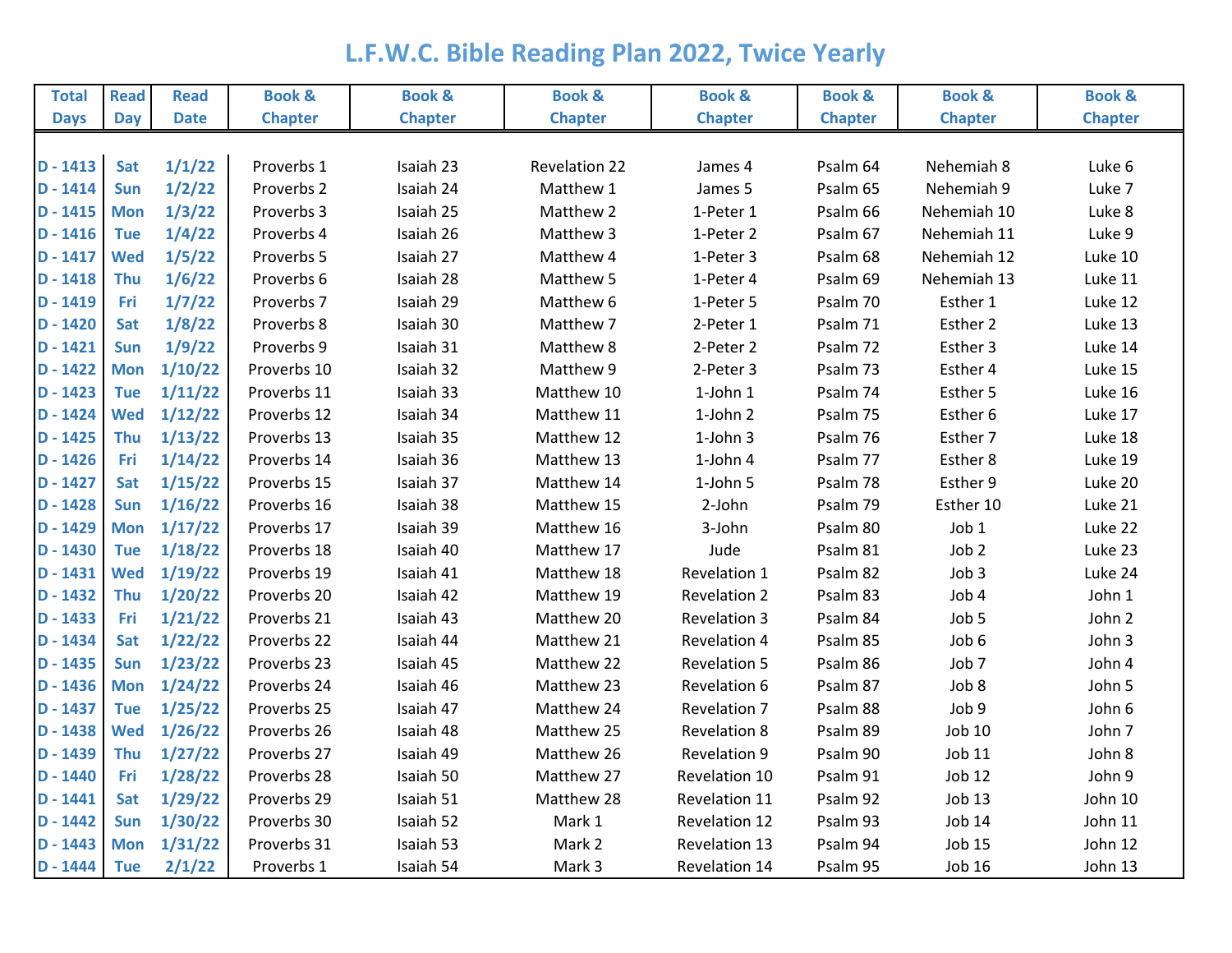| <b>Total</b> | <b>Read</b> | <b>Read</b> | <b>Book &amp;</b> | <b>Book &amp;</b> | <b>Book &amp;</b> | <b>Book &amp;</b>    | <b>Book &amp;</b> | <b>Book &amp;</b> | <b>Book &amp;</b> |
|--------------|-------------|-------------|-------------------|-------------------|-------------------|----------------------|-------------------|-------------------|-------------------|
| <b>Days</b>  | <b>Day</b>  | <b>Date</b> | <b>Chapter</b>    | <b>Chapter</b>    | <b>Chapter</b>    | <b>Chapter</b>       | <b>Chapter</b>    | <b>Chapter</b>    | <b>Chapter</b>    |
|              |             |             |                   |                   |                   |                      |                   |                   |                   |
| $D - 1445$   | <b>Wed</b>  | 2/2/22      | Proverbs 2        | Isaiah 55         | Mark 4            | Revelation 15        | Psalm 96          | Job 17            | John 14           |
| $D - 1446$   | Thu         | 2/3/22      | Proverbs 3        | Isaiah 56         | Mark 5            | Revelation 16        | Psalm 97          | Job 18            | John 15           |
| $D - 1447$   | Fri         | 2/4/22      | Proverbs 4        | Isaiah 57         | Mark 6            | Revelation 17        | Psalm 98          | Job 19            | John 16           |
| $D - 1448$   | Sat         | 2/5/22      | Proverbs 5        | Isaiah 58         | Mark 7            | Revelation 18        | Psalm 99          | <b>Job 20</b>     | John 17           |
| $D - 1449$   | Sun         | 2/6/22      | Proverbs 6        | Isaiah 59         | Mark 8            | Revelation 19        | Psalm 100         | Job 21            | John 18           |
| $D - 1450$   | <b>Mon</b>  | 2/7/22      | Proverbs 7        | Isaiah 60         | Mark 9            | Revelation 20        | Psalm 101         | Job 22            | John 19           |
| $D - 1451$   | <b>Tue</b>  | 2/8/22      | Proverbs 8        | Isaiah 61         | Mark 10           | Revelation 21        | Psalm 102         | Job 23            | John 20           |
| $D - 1452$   | <b>Wed</b>  | 2/9/22      | Proverbs 9        | Isaiah 62         | Mark 11           | <b>Revelation 22</b> | Psalm 103         | Job 24            | John 21           |
| $D - 1453$   | Thu         | 2/10/22     | Proverbs 10       | Isaiah 63         | Mark 12           | Matthew 1            | Psalm 104         | Job 25            | Acts 1            |
| $D - 1454$   | Fri         | 2/11/22     | Proverbs 11       | Isaiah 64         | Mark 13           | Matthew 2            | Psalm 105         | Job 26            | Acts 2            |
| $D - 1455$   | Sat         | 2/12/22     | Proverbs 12       | Isaiah 65         | Mark 14           | Matthew 3            | Psalm 106         | Job 27            | Acts 3            |
| $D - 1456$   | Sun         | 2/13/22     | Proverbs 13       | Isaiah 66         | Mark 15           | Matthew 4            | Psalm 107         | Job 28            | Acts 4            |
| $D - 1457$   | <b>Mon</b>  | 2/14/22     | Proverbs 14       | Jeremiah 1        | Mark 16           | Matthew 5            | Psalm 108         | Job 29            | Acts 5            |
| $D - 1458$   | <b>Tue</b>  | 2/15/22     | Proverbs 15       | Jeremiah 2        | Luke 1            | Matthew 6            | Psalm 109         | Job 30            | Acts <sub>6</sub> |
| $D - 1459$   | <b>Wed</b>  | 2/16/22     | Proverbs 16       | Jeremiah 3        | Luke 2            | Matthew 7            | Psalm 110         | Job 31            | Acts 7            |
| $D - 1460$   | Thu         | 2/17/22     | Proverbs 17       | Jeremiah 4        | Luke 3            | Matthew 8            | Psalm 111         | Job 32            | Acts 8            |
| $D - 1461$   | Fri         | 2/18/22     | Proverbs 18       | Jeremiah 5        | Luke 4            | Matthew 9            | Psalm 112         | Job 33            | Acts 9            |
| $D - 1462$   | Sat         | 2/19/22     | Proverbs 19       | Jeremiah 6        | Luke 5            | Matthew 10           | Psalm 113         | Job 34            | Acts 10           |
| $D - 1463$   | Sun         | 2/20/22     | Proverbs 20       | Jeremiah 7        | Luke 6            | Matthew 11           | Psalm 114         | <b>Job 35</b>     | Acts 11           |
| $D - 1464$   | <b>Mon</b>  | 2/21/22     | Proverbs 21       | Jeremiah 8        | Luke 7            | Matthew 12           | Psalm 115         | Job 36            | Acts 12           |
| $D - 1465$   | <b>Tue</b>  | 2/22/22     | Proverbs 22       | Jeremiah 9        | Luke 8            | Matthew 13           | Psalm 116         | Job 37            | Acts 13           |
| $D - 1466$   | <b>Wed</b>  | 2/23/22     | Proverbs 23       | Jeremiah 10       | Luke 9            | Matthew 14           | Psalm 117         | Job 38            | Acts 14           |
| $D - 1467$   | Thu         | 2/24/22     | Proverbs 24       | Jeremiah 11       | Luke 10           | Matthew 15           | Psalm 118         | Job 39            | Acts 15           |
| $D - 1468$   | Fri         | 2/25/22     | Proverbs 25       | Jeremiah 12       | Luke 11           | Matthew 16           | Psalm 119         | <b>Job 40</b>     | Acts 16           |
| $D - 1469$   | Sat         | 2/26/22     | Proverbs 26       | Jeremiah 13       | Luke 12           | Matthew 17           | Psalm 120         | Job 41            | Acts 17           |
| $D - 1470$   | Sun         | 2/27/22     | Proverbs 27       | Jeremiah 14       | Luke 13           | Matthew 18           | Psalm 121         | Job 42            | Acts 18           |
| $D - 1471$   | <b>Mon</b>  | 2/28/22     | Proverbs 28       | Jeremiah 15       | Luke 14           | Matthew 19           | Psalm 122         | Ecclesiastes 1    | Acts 19           |
| $D - 1472$   | <b>Tue</b>  | 3/1/22      | Proverbs 1        | Jeremiah 16       | Luke 15           | Matthew 20           | Psalm 123         | Ecclesiastes 2    | Acts 20           |
| $D - 1473$   | <b>Wed</b>  | 3/2/22      | Proverbs 2        | Jeremiah 17       | Luke 16           | Matthew 21           | Psalm 124         | Ecclesiastes 3    | Acts 21           |
| $D - 1474$   | Thu         | 3/3/22      | Proverbs 3        | Jeremiah 18       | Luke 17           | Matthew 22           | Psalm 125         | Ecclesiastes 4    | Acts 22           |
| $D - 1475$   | Fri         | 3/4/22      | Proverbs 4        | Jeremiah 19       | Luke 18           | Matthew 23           | Psalm 126         | Ecclesiastes 5    | Acts 23           |
| $D - 1476$   | Sat         | 3/5/22      | Proverbs 5        | Jeremiah 20       | Luke 19           | Matthew 24           | Psalm 127         | Ecclesiastes 6    | Acts 24           |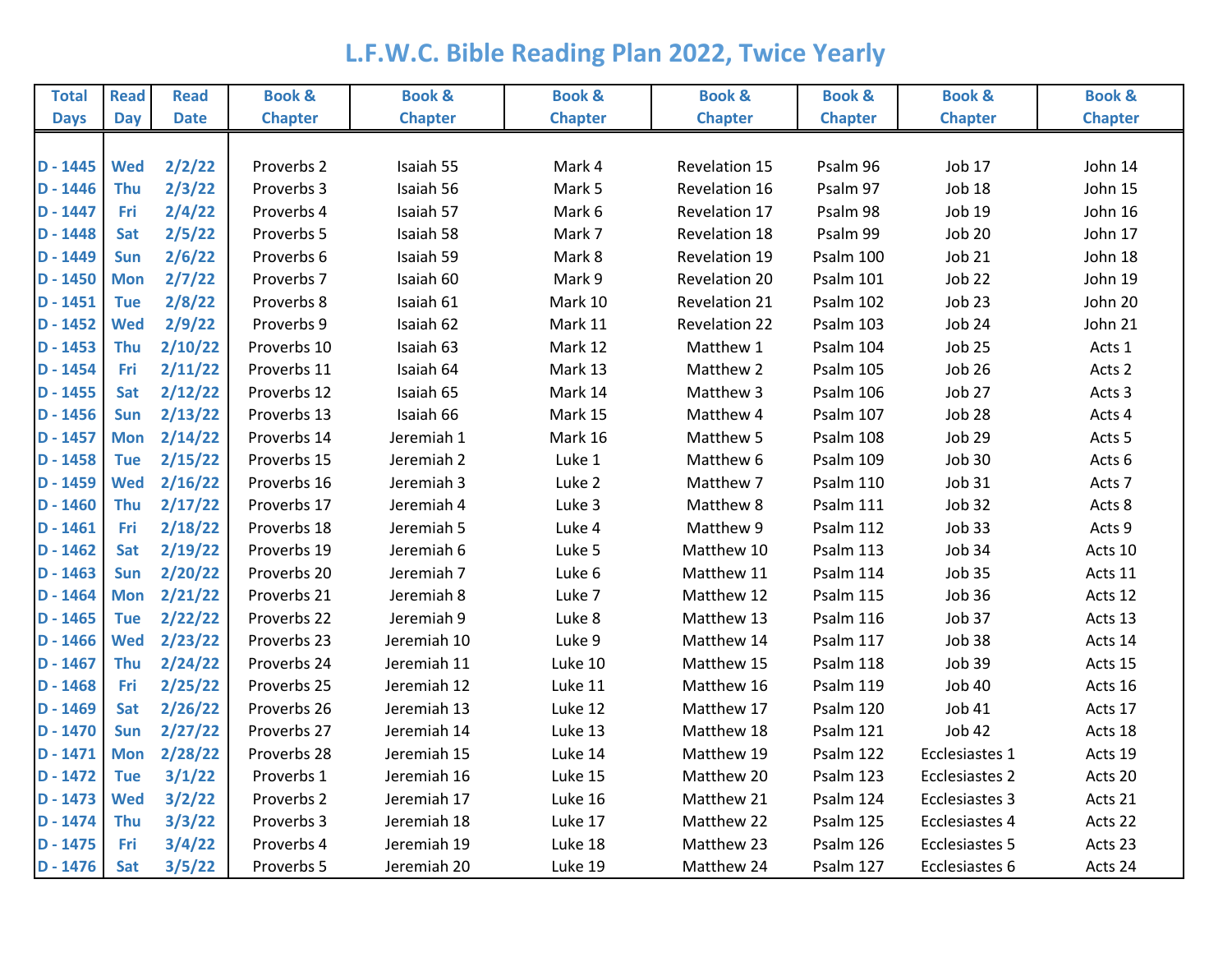| <b>Total</b> | <b>Read</b> | <b>Read</b> | <b>Book &amp;</b> | <b>Book &amp;</b> | <b>Book &amp;</b> | <b>Book &amp;</b> | <b>Book &amp;</b> | <b>Book &amp;</b> | <b>Book &amp;</b>   |
|--------------|-------------|-------------|-------------------|-------------------|-------------------|-------------------|-------------------|-------------------|---------------------|
| <b>Days</b>  | <b>Day</b>  | <b>Date</b> | <b>Chapter</b>    | <b>Chapter</b>    | <b>Chapter</b>    | <b>Chapter</b>    | <b>Chapter</b>    | <b>Chapter</b>    | <b>Chapter</b>      |
|              |             |             |                   |                   |                   |                   |                   |                   |                     |
| $D - 1477$   | Sun         | 3/6/22      | Proverbs 6        | Jeremiah 21       | Luke 20           | Matthew 25        | Psalm 128         | Ecclesiastes 7    | Acts 25             |
| $D - 1478$   | <b>Mon</b>  | 3/7/22      | Proverbs 7        | Jeremiah 22       | Luke 21           | Matthew 26        | Psalm 129         | Ecclesiastes 8    | Acts 26             |
| $D - 1479$   | <b>Tue</b>  | 3/8/22      | Proverbs 8        | Jeremiah 23       | Luke 22           | Matthew 27        | Psalm 130         | Ecclesiastes 9    | Acts 27             |
| $D - 1480$   | <b>Wed</b>  | 3/9/22      | Proverbs 9        | Jeremiah 24       | Luke 23           | Matthew 28        | Psalm 131         | Ecclesiastes 10   | Acts 28             |
| $D - 1481$   | Thu         | 3/10/22     | Proverbs 10       | Jeremiah 25       | Luke 24           | Mark 1            | Psalm 132         | Ecclesiastes 11   | Romans 1            |
| $D - 1482$   | Fri         | 3/11/22     | Proverbs 11       | Jeremiah 26       | John 1            | Mark 2            | Psalm 133         | Ecclesiastes 12   | Romans <sub>2</sub> |
| $D - 1483$   | Sat         | 3/12/22     | Proverbs 12       | Jeremiah 27       | John 2            | Mark 3            | Psalm 134         | Song of Solomon 1 | Romans 3            |
| $D - 1484$   | Sun         | 3/13/22     | Proverbs 13       | Jeremiah 28       | John 3            | Mark 4            | Psalm 135         | Song of Solomon 2 | Romans 4            |
| $D - 1485$   | <b>Mon</b>  | 3/14/22     | Proverbs 14       | Jeremiah 29       | John 4            | Mark 5            | Psalm 136         | Song of Solomon 3 | Romans 5            |
| $D - 1486$   | <b>Tue</b>  | 3/15/22     | Proverbs 15       | Jeremiah 30       | John 5            | Mark 6            | Psalm 137         | Song of Solomon 4 | Romans 6            |
| $D - 1487$   | <b>Wed</b>  | 3/16/22     | Proverbs 16       | Jeremiah 31       | John 6            | Mark 7            | Psalm 138         | Song of Solomon 5 | Romans <sub>7</sub> |
| $D - 1488$   | Thu         | 3/17/22     | Proverbs 17       | Jeremiah 32       | John 7            | Mark 8            | Psalm 139         | Song of Solomon 6 | Romans 8            |
| $D - 1489$   | Fri         | 3/18/22     | Proverbs 18       | Jeremiah 33       | John 8            | Mark 9            | Psalm 140         | Song of Solomon 7 | Romans 9            |
| $D - 1490$   | <b>Sat</b>  | 3/19/22     | Proverbs 19       | Jeremiah 34       | John 9            | Mark 10           | Psalm 141         | Song of Solomon 8 | Romans 10           |
| $D - 1491$   | Sun         | 3/20/22     | Proverbs 20       | Jeremiah 35       | John 10           | Mark 11           | Psalm 142         | Isaiah 1          | Romans 11           |
| $D - 1492$   | <b>Mon</b>  | 3/21/22     | Proverbs 21       | Jeremiah 36       | John 11           | Mark 12           | Psalm 143         | Isaiah 2          | Romans 12           |
| $D - 1493$   | <b>Tue</b>  | 3/22/22     | Proverbs 22       | Jeremiah 37       | John 12           | Mark 13           | Psalm 144         | Isaiah 3          | Romans 13           |
| $D - 1494$   | <b>Wed</b>  | 3/23/22     | Proverbs 23       | Jeremiah 38       | John 13           | Mark 14           | Psalm 145         | Isaiah 4          | Romans 14           |
| $D - 1495$   | Thu         | 3/24/22     | Proverbs 24       | Jeremiah 39       | John 14           | Mark 15           | Psalm 146         | Isaiah 5          | Romans 15           |
| $D - 1496$   | Fri         | 3/25/22     | Proverbs 25       | Jeremiah 40       | John 15           | Mark 16           | Psalm 147         | Isaiah 6          | Romans 16           |
| $D - 1497$   | Sat         | 3/26/22     | Proverbs 26       | Jeremiah 41       | John 16           | Luke 1            | Psalm 148         | Isaiah 7          | 1-Corinthians 1     |
| $D - 1498$   | Sun         | 3/27/22     | Proverbs 27       | Jeremiah 42       | John 17           | Luke 2            | Psalm 149         | Isaiah 8          | 1-Corinthians 2     |
| $D - 1499$   | <b>Mon</b>  | 3/28/22     | Proverbs 28       | Jeremiah 43       | John 18           | Luke 3            | Psalm 150         | Isaiah 9          | 1-Corinthians 3     |
| $D - 1500$   | <b>Tue</b>  | 3/29/22     | Proverbs 29       | Jeremiah 44       | John 19           | Luke 4            | Psalm 1           | Isaiah 10         | 1-Corinthians 4     |
| $D - 1501$   | <b>Wed</b>  | 3/30/22     | Proverbs 30       | Jeremiah 45       | John 20           | Luke 5            | Psalm 2           | Isaiah 11         | 1-Corinthians 5     |
| $D - 1502$   | Thu         | 3/31/22     | Proverbs 31       | Jeremiah 46       | John 21           | Luke 6            | Psalm 3           | Isaiah 12         | 1-Corinthians 6     |
| $D - 1503$   | Fri         | 4/1/22      | Proverbs 1        | Jeremiah 47       | Acts 1            | Luke 7            | Psalm 4           | Isaiah 13         | 1-Corinthians 7     |
| $D - 1504$   | Sat         | 4/2/22      | Proverbs 2        | Jeremiah 48       | Acts 2            | Luke 8            | Psalm 5           | Isaiah 14         | 1-Corinthians 8     |
| $D - 1505$   | Sun         | 4/3/22      | Proverbs 3        | Jeremiah 49       | Acts 3            | Luke 9            | Psalm 6           | Isaiah 15         | 1-Corinthians 9     |
| $D - 1506$   | <b>Mon</b>  | 4/4/22      | Proverbs 4        | Jeremiah 50       | Acts 4            | Luke 10           | Psalm 7           | Isaiah 16         | 1-Corinthians 10    |
| $D - 1507$   | <b>Tue</b>  | 4/5/22      | Proverbs 5        | Jeremiah 51       | Acts <sub>5</sub> | Luke 11           | Psalm 8           | Isaiah 17         | 1-Corinthians 11    |
| $D - 1508$   | <b>Wed</b>  | 4/6/22      | Proverbs 6        | Jeremiah 52       | Acts 6            | Luke 12           | Psalm 9           | Isaiah 18         | 1-Corinthians 12    |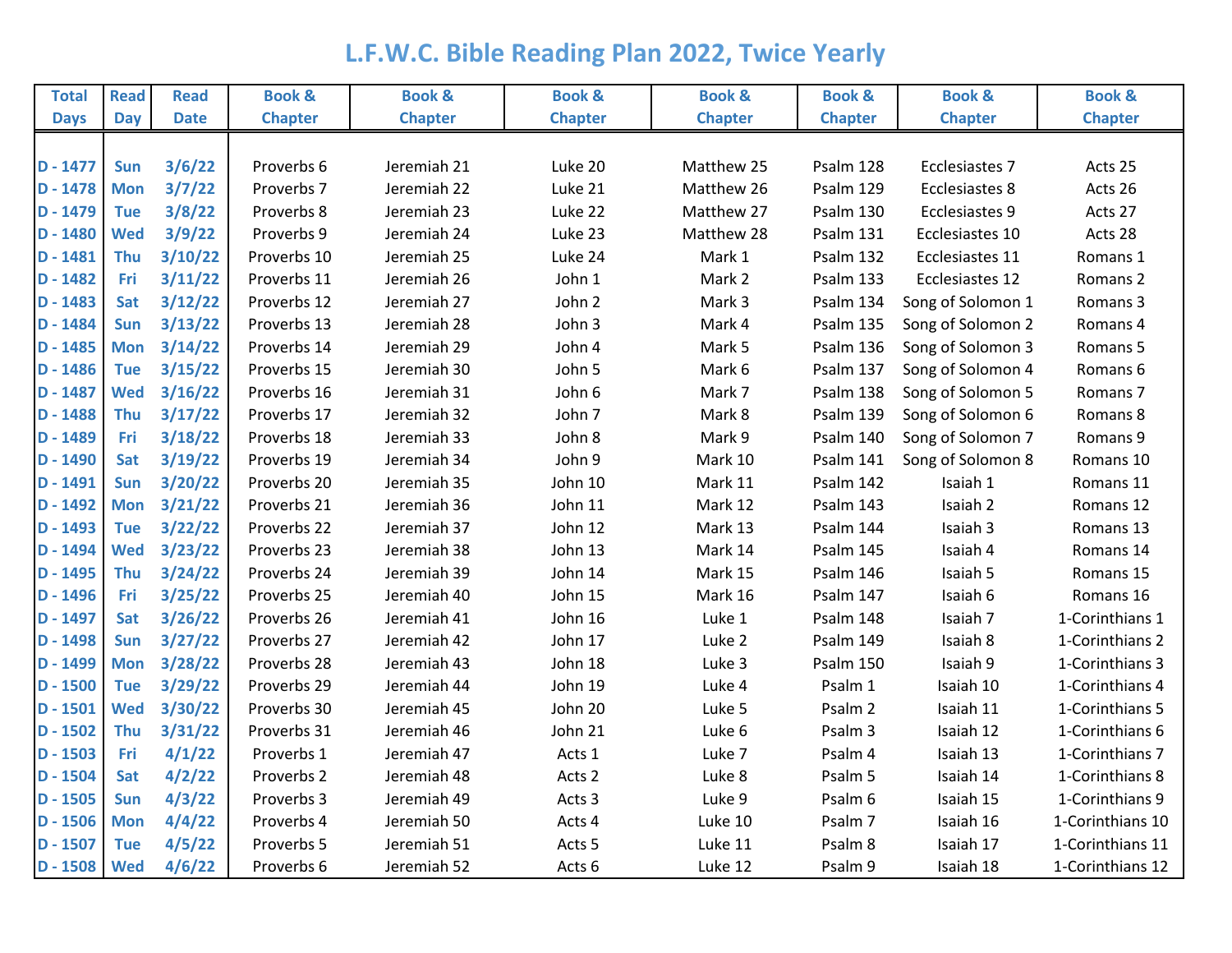| <b>Total</b> | <b>Read</b> | <b>Read</b> | <b>Book &amp;</b> | <b>Book &amp;</b> | <b>Book &amp;</b>   | <b>Book &amp;</b> | <b>Book &amp;</b> | <b>Book &amp;</b> | <b>Book &amp;</b>  |
|--------------|-------------|-------------|-------------------|-------------------|---------------------|-------------------|-------------------|-------------------|--------------------|
| <b>Days</b>  | <b>Day</b>  | <b>Date</b> | <b>Chapter</b>    | <b>Chapter</b>    | <b>Chapter</b>      | <b>Chapter</b>    | <b>Chapter</b>    | <b>Chapter</b>    | <b>Chapter</b>     |
|              |             |             |                   |                   |                     |                   |                   |                   |                    |
| $D - 1509$   | Thu         | 4/7/22      | Proverbs 7        | Lamentations 1    | Acts 7              | Luke 13           | Psalm 10          | Isaiah 19         | 1-Corinthians 13   |
| $D - 1510$   | Fri         | 4/8/22      | Proverbs 8        | Lamentations 2    | Acts 8              | Luke 14           | Psalm 11          | Isaiah 20         | 1-Corinthians 14   |
| $D - 1511$   | Sat         | 4/9/22      | Proverbs 9        | Lamentations 3    | Acts 9              | Luke 15           | Psalm 12          | Isaiah 21         | 1-Corinthians 15   |
| $D - 1512$   | Sun         | 4/10/22     | Proverbs 10       | Lamentations 4    | Acts 10             | Luke 16           | Psalm 13          | Isaiah 22         | 1-Corinthians 16   |
| $D - 1513$   | <b>Mon</b>  | 4/11/22     | Proverbs 11       | Lamentations 5    | Acts 11             | Luke 17           | Psalm 14          | Isaiah 23         | 2-Corinthians 1    |
| $D - 1514$   | <b>Tue</b>  | 4/12/22     | Proverbs 12       | Ezekiel 1         | Acts 12             | Luke 18           | Psalm 15          | Isaiah 24         | 2-Corinthians 2    |
| $D - 1515$   | <b>Wed</b>  | 4/13/22     | Proverbs 13       | Ezekiel 2         | Acts 13             | Luke 19           | Psalm 16          | Isaiah 25         | 2-Corinthians 3    |
| $D - 1516$   | Thu         | 4/14/22     | Proverbs 14       | Ezekiel 3         | Acts 14             | Luke 20           | Psalm 17          | Isaiah 26         | 2-Corinthians 4    |
| $D - 1517$   | Fri         | 4/15/22     | Proverbs 15       | Ezekiel 4         | Acts 15             | Luke 21           | Psalm 18          | Isaiah 27         | 2-Corinthians 5    |
| $D - 1518$   | Sat         | 4/16/22     | Proverbs 16       | Ezekiel 5         | Acts 16             | Luke 22           | Psalm 19          | Isaiah 28         | 2-Corinthians 6    |
| $D - 1519$   | Sun         | 4/17/22     | Proverbs 17       | Ezekiel 6         | Acts 17             | Luke 23           | Psalm 20          | Isaiah 29         | 2-Corinthians 7    |
| $D - 1520$   | <b>Mon</b>  | 4/18/22     | Proverbs 18       | Ezekiel 7         | Acts 18             | Luke 24           | Psalm 21          | Isaiah 30         | 2-Corinthians 8    |
| $D - 1521$   | <b>Tue</b>  | 4/19/22     | Proverbs 19       | Ezekiel 8         | Acts 19             | John 1            | Psalm 22          | Isaiah 31         | 2-Corinthians 9    |
| $D - 1522$   | <b>Wed</b>  | 4/20/22     | Proverbs 20       | Ezekiel 9         | Acts 20             | John 2            | Psalm 23          | Isaiah 32         | 2-Corinthians 10   |
| $D - 1523$   | Thu         | 4/21/22     | Proverbs 21       | Ezekiel 10        | Acts 21             | John 3            | Psalm 24          | Isaiah 33         | 2-Corinthians 11   |
| $D - 1524$   | Fri         | 4/22/22     | Proverbs 22       | Ezekiel 11        | Acts 22             | John 4            | Psalm 25          | Isaiah 34         | 2-Corinthians 12   |
| $D - 1525$   | Sat         | 4/23/22     | Proverbs 23       | Ezekiel 12        | Acts 23             | John 5            | Psalm 26          | Isaiah 35         | 2-Corinthians 13   |
| $D - 1526$   | <b>Sun</b>  | 4/24/22     | Proverbs 24       | Ezekiel 13        | Acts 24             | John 6            | Psalm 27          | Isaiah 36         | Galatians 1        |
| $D - 1527$   | <b>Mon</b>  | 4/25/22     | Proverbs 25       | Ezekiel 14        | Acts 25             | John 7            | Psalm 28          | Isaiah 37         | Galatians 2        |
| $D - 1528$   | <b>Tue</b>  | 4/26/22     | Proverbs 26       | Ezekiel 15        | Acts 26             | John 8            | Psalm 29          | Isaiah 38         | Galatians 3        |
| $D - 1529$   | <b>Wed</b>  | 4/27/22     | Proverbs 27       | Ezekiel 16        | Acts 27             | John 9            | Psalm 30          | Isaiah 39         | Galatians 4        |
| $D - 1530$   | Thu         | 4/28/22     | Proverbs 28       | Ezekiel 17        | Acts 28             | John 10           | Psalm 31          | Isaiah 40         | Galatians 5        |
| $D - 1531$   | Fri         | 4/29/22     | Proverbs 29       | Ezekiel 18        | Romans 1            | John 11           | Psalm 32          | Isaiah 41         | Galatians 6        |
| $D - 1532$   | Sat         | 4/30/22     | Proverbs 30       | Ezekiel 19        | Romans 2            | John 12           | Psalm 33          | Isaiah 42         | Ephesians 1        |
| $D - 1533$   | Sun         | 5/1/22      | Proverbs 1        | Ezekiel 20        | Romans 3            | John 13           | Psalm 34          | Isaiah 43         | Ephesians 2        |
| $D - 1534$   | <b>Mon</b>  | 5/2/22      | Proverbs 2        | Ezekiel 21        | Romans 4            | John 14           | Psalm 35          | Isaiah 44         | Ephesians 3        |
| $D - 1535$   | <b>Tue</b>  | 5/3/22      | Proverbs 3        | Ezekiel 22        | Romans 5            | John 15           | Psalm 36          | Isaiah 45         | Ephesians 4        |
| $D - 1536$   | <b>Wed</b>  | 5/4/22      | Proverbs 4        | Ezekiel 23        | Romans 6            | John 16           | Psalm 37          | Isaiah 46         | <b>Ephesians 5</b> |
| $D - 1537$   | Thu         | 5/5/22      | Proverbs 5        | Ezekiel 24        | Romans <sub>7</sub> | John 17           | Psalm 38          | Isaiah 47         | Ephesians 6        |
| $D - 1538$   | Fri         | 5/6/22      | Proverbs 6        | Ezekiel 25        | Romans 8            | John 18           | Psalm 39          | Isaiah 48         | Philippians 1      |
| $D - 1539$   | Sat         | 5/7/22      | Proverbs 7        | Ezekiel 26        | Romans 9            | John 19           | Psalm 40          | Isaiah 49         | Philippians 2      |
| $D - 1540$   | <b>Sun</b>  | 5/8/22      | Proverbs 8        | Ezekiel 27        | Romans 10           | John 20           | Psalm 41          | Isaiah 50         | Philippians 3      |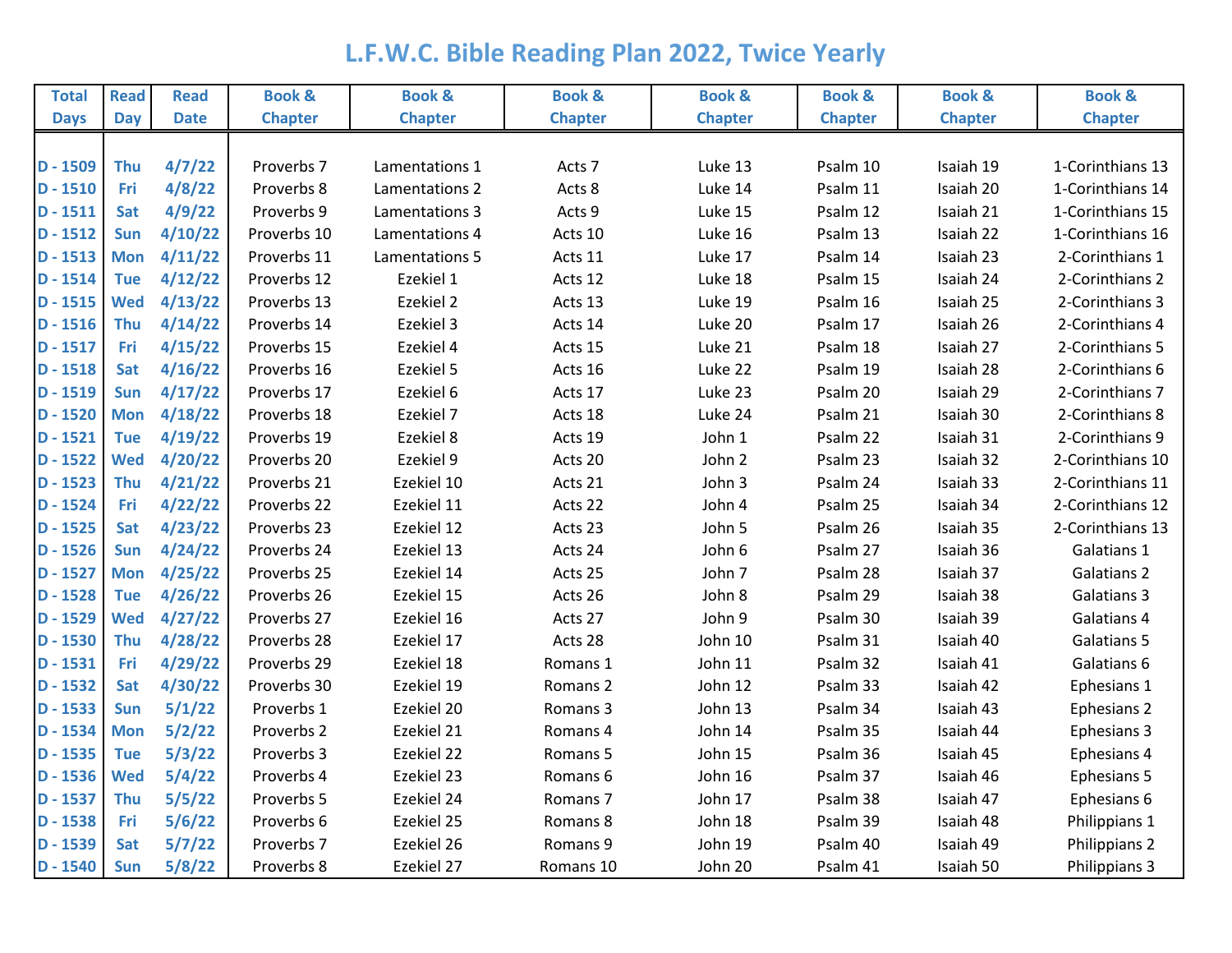| <b>Total</b> | <b>Read</b> | <b>Read</b> | <b>Book &amp;</b> | <b>Book &amp;</b> | <b>Book &amp;</b> | <b>Book &amp;</b> | <b>Book &amp;</b> | <b>Book &amp;</b> | <b>Book &amp;</b> |
|--------------|-------------|-------------|-------------------|-------------------|-------------------|-------------------|-------------------|-------------------|-------------------|
| <b>Days</b>  | Day         | <b>Date</b> | <b>Chapter</b>    | <b>Chapter</b>    | <b>Chapter</b>    | <b>Chapter</b>    | <b>Chapter</b>    | <b>Chapter</b>    | <b>Chapter</b>    |
|              |             |             |                   |                   |                   |                   |                   |                   |                   |
| $D - 1541$   | <b>Mon</b>  | 5/9/22      | Proverbs 9        | Ezekiel 28        | Romans 11         | John 21           | Psalm 42          | Isaiah 51         | Philippians 4     |
| $D - 1542$   | <b>Tue</b>  | 5/10/22     | Proverbs 10       | Ezekiel 29        | Romans 12         | Acts 1            | Psalm 43          | Isaiah 52         | Colossians 1      |
| $D - 1543$   | <b>Wed</b>  | 5/11/22     | Proverbs 11       | Ezekiel 30        | Romans 13         | Acts 2            | Psalm 44          | Isaiah 53         | Colossians 2      |
| $D - 1544$   | Thu         | 5/12/22     | Proverbs 12       | Ezekiel 31        | Romans 14         | Acts 3            | Psalm 45          | Isaiah 54         | Colossians 3      |
| $D - 1545$   | Fri         | 5/13/22     | Proverbs 13       | Ezekiel 32        | Romans 15         | Acts 4            | Psalm 46          | Isaiah 55         | Colossians 4      |
| $D - 1546$   | Sat         | 5/14/22     | Proverbs 14       | Ezekiel 33        | Romans 16         | Acts 5            | Psalm 47          | Isaiah 56         | 1-Thessalonians 1 |
| $D - 1547$   | Sun         | 5/15/22     | Proverbs 15       | Ezekiel 34        | 1-Corinthians 1   | Acts 6            | Psalm 48          | Isaiah 57         | 1-Thessalonians 2 |
| $D - 1548$   | <b>Mon</b>  | 5/16/22     | Proverbs 16       | Ezekiel 35        | 1-Corinthians 2   | Acts 7            | Psalm 49          | Isaiah 58         | 1-Thessalonians 3 |
| $D - 1549$   | <b>Tue</b>  | 5/17/22     | Proverbs 17       | Ezekiel 36        | 1-Corinthians 3   | Acts 8            | Psalm 50          | Isaiah 59         | 1-Thessalonians 4 |
| $D - 1550$   | <b>Wed</b>  | 5/18/22     | Proverbs 18       | Ezekiel 37        | 1-Corinthians 4   | Acts 9            | Psalm 51          | Isaiah 60         | 1-Thessalonians 5 |
| $D - 1551$   | Thu         | 5/19/22     | Proverbs 19       | Ezekiel 38        | 1-Corinthians 5   | Acts 10           | Psalm 52          | Isaiah 61         | 2-Thessalonians 1 |
| $D - 1552$   | Fri         | 5/20/22     | Proverbs 20       | Ezekiel 39        | 1-Corinthians 6   | Acts 11           | Psalm 53          | Isaiah 62         | 2-Thessalonians 2 |
| $D - 1553$   | Sat         | 5/21/22     | Proverbs 21       | Ezekiel 40        | 1-Corinthians 7   | Acts 12           | Psalm 54          | Isaiah 63         | 2-Thessalonians 3 |
| $D - 1554$   | <b>Sun</b>  | 5/22/22     | Proverbs 22       | Ezekiel 41        | 1-Corinthians 8   | Acts 13           | Psalm 55          | Isaiah 64         | 1-Timothy 1       |
| $D - 1555$   | <b>Mon</b>  | 5/23/22     | Proverbs 23       | Ezekiel 42        | 1-Corinthians 9   | Acts 14           | Psalm 56          | Isaiah 65         | 1-Timothy 2       |
| $D - 1556$   | <b>Tue</b>  | 5/24/22     | Proverbs 24       | Ezekiel 43        | 1-Corinthians 10  | Acts 15           | Psalm 57          | Isaiah 66         | 1-Timothy 3       |
| $D - 1557$   | <b>Wed</b>  | 5/25/22     | Proverbs 25       | Ezekiel 44        | 1-Corinthians 11  | Acts 16           | Psalm 58          | Jeremiah 1        | 1-Timothy 4       |
| $D - 1558$   | Thu         | 5/26/22     | Proverbs 26       | Ezekiel 45        | 1-Corinthians 12  | Acts 17           | Psalm 59          | Jeremiah 2        | 1-Timothy 5       |
| $D - 1559$   | Fri         | 5/27/22     | Proverbs 27       | Ezekiel 46        | 1-Corinthians 13  | Acts 18           | Psalm 60          | Jeremiah 3        | 1-Timothy 6       |
| $D - 1560$   | <b>Sat</b>  | 5/28/22     | Proverbs 28       | Ezekiel 47        | 1-Corinthians 14  | Acts 19           | Psalm 61          | Jeremiah 4        | 2-Timothy 1       |
| $D - 1561$   | Sun         | 5/29/22     | Proverbs 29       | Ezekiel 48        | 1-Corinthians 15  | Acts 20           | Psalm 62          | Jeremiah 5        | 2-Timothy 2       |
| $D - 1562$   | <b>Mon</b>  | 5/30/22     | Proverbs 30       | Daniel 1          | 1-Corinthians 16  | Acts 21           | Psalm 63          | Jeremiah 6        | 2-Timothy 3       |
| $D - 1563$   | <b>Tue</b>  | 5/31/22     | Proverbs 31       | Daniel 2          | 2-Corinthians 1   | Acts 22           | Psalm 64          | Jeremiah 7        | 2-Timothy 4       |
| $D - 1564$   | <b>Wed</b>  | 6/1/22      | Proverbs 1        | Daniel 3          | 2-Corinthians 2   | Acts 23           | Psalm 65          | Jeremiah 8        | Titus 1           |
| $D - 1565$   | <b>Thu</b>  | 6/2/22      | Proverbs 2        | Daniel 4          | 2-Corinthians 3   | Acts 24           | Psalm 66          | Jeremiah 9        | Titus 2           |
| $D - 1566$   | Fri         | 6/3/22      | Proverbs 3        | Daniel 5          | 2-Corinthians 4   | Acts 25           | Psalm 67          | Jeremiah 10       | Titus 3           |
| $D - 1567$   | Sat         | 6/4/22      | Proverbs 4        | Daniel 6          | 2-Corinthians 5   | Acts 26           | Psalm 68          | Jeremiah 11       | Philemon          |
| $D - 1568$   | <b>Sun</b>  | 6/5/22      | Proverbs 5        | Daniel 7          | 2-Corinthians 6   | Acts 27           | Psalm 69          | Jeremiah 12       | Hebrews 1         |
| $D - 1569$   | <b>Mon</b>  | 6/6/22      | Proverbs 6        | Daniel 8          | 2-Corinthians 7   | Acts 28           | Psalm 70          | Jeremiah 13       | Hebrews 2         |
| $D - 1570$   | <b>Tue</b>  | 6/7/22      | Proverbs 7        | Daniel 9          | 2-Corinthians 8   | Romans 1          | Psalm 71          | Jeremiah 14       | Hebrews 3         |
| $D - 1571$   | <b>Wed</b>  | 6/8/22      | Proverbs 8        | Daniel 10         | 2-Corinthians 9   | Romans 2          | Psalm 72          | Jeremiah 15       | Hebrews 4         |
| $D - 1572$   | Thu         | 6/9/22      | Proverbs 9        | Daniel 11         | 2-Corinthians 10  | Romans 3          | Psalm 73          | Jeremiah 16       | Hebrews 5         |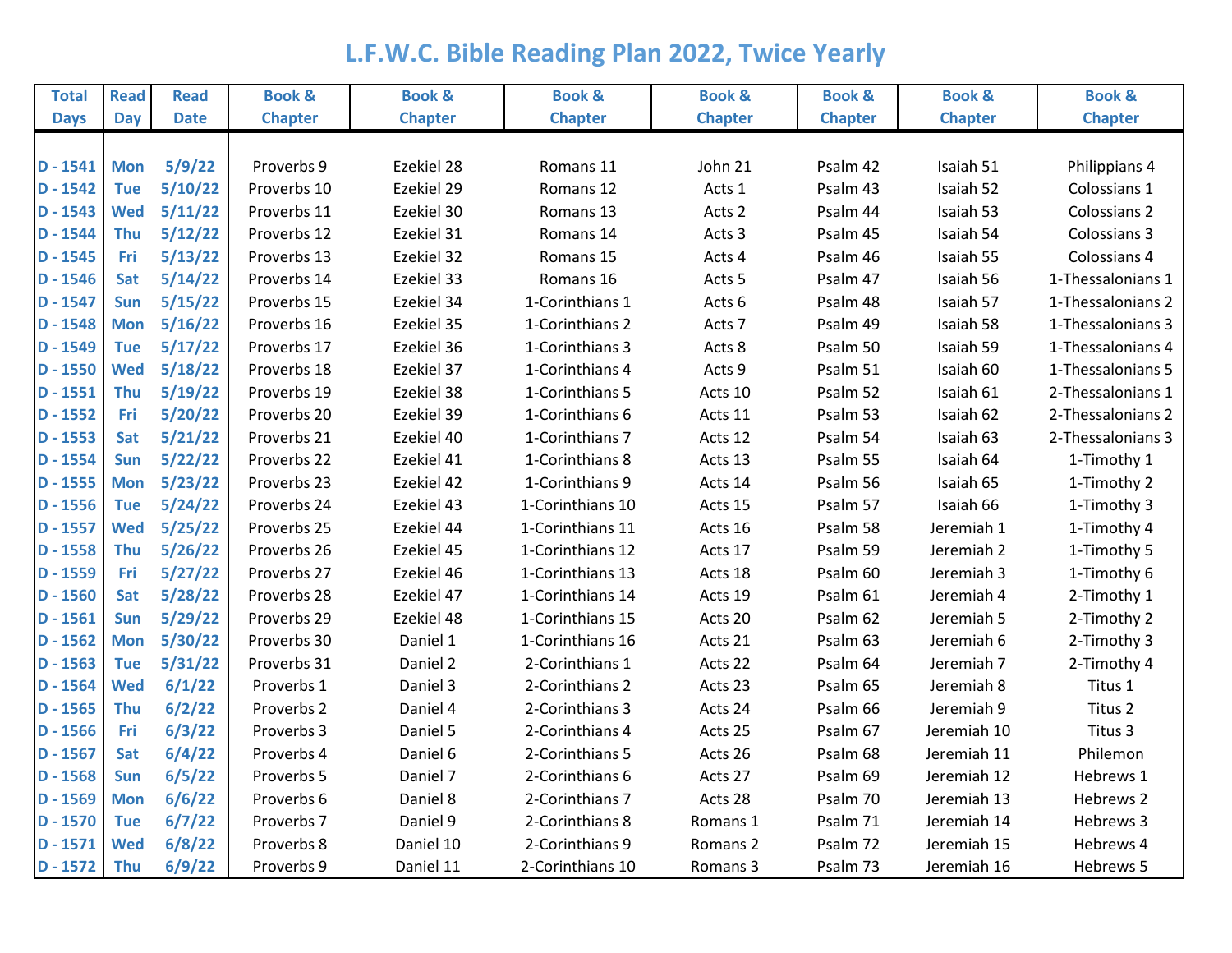| <b>Total</b> | <b>Read</b> | <b>Read</b> | <b>Book &amp;</b> | <b>Book &amp;</b> | <b>Book &amp;</b> | <b>Book &amp;</b>   | <b>Book &amp;</b> | <b>Book &amp;</b> | <b>Book &amp;</b>   |
|--------------|-------------|-------------|-------------------|-------------------|-------------------|---------------------|-------------------|-------------------|---------------------|
| <b>Days</b>  | Day         | <b>Date</b> | <b>Chapter</b>    | <b>Chapter</b>    | <b>Chapter</b>    | <b>Chapter</b>      | <b>Chapter</b>    | <b>Chapter</b>    | <b>Chapter</b>      |
|              |             |             |                   |                   |                   |                     |                   |                   |                     |
| $D - 1573$   | Fri         | 6/10/22     | Proverbs 10       | Daniel 12         | 2-Corinthians 11  | Romans 4            | Psalm 74          | Jeremiah 17       | Hebrews 6           |
| $D - 1574$   | <b>Sat</b>  | 6/11/22     | Proverbs 11       | Hosea 1           | 2-Corinthians 12  | Romans 5            | Psalm 75          | Jeremiah 18       | Hebrews 7           |
| $D - 1575$   | Sun         | 6/12/22     | Proverbs 12       | Hosea 2           | 2-Corinthians 13  | Romans <sub>6</sub> | Psalm 76          | Jeremiah 19       | Hebrews 8           |
| $D - 1576$   | <b>Mon</b>  | 6/13/22     | Proverbs 13       | Hosea 3           | Galatians 1       | Romans <sub>7</sub> | Psalm 77          | Jeremiah 20       | Hebrews 9           |
| $D - 1577$   | <b>Tue</b>  | 6/14/22     | Proverbs 14       | Hosea 4           | Galatians 2       | Romans 8            | Psalm 78          | Jeremiah 21       | Hebrews 10          |
| $D - 1578$   | <b>Wed</b>  | 6/15/22     | Proverbs 15       | Hosea 5           | Galatians 3       | Romans 9            | Psalm 79          | Jeremiah 22       | Hebrews 11          |
| $D - 1579$   | <b>Thu</b>  | 6/16/22     | Proverbs 16       | Hosea 6           | Galatians 4       | Romans 10           | Psalm 80          | Jeremiah 23       | Hebrews 12          |
| $D - 1580$   | Fri         | 6/17/22     | Proverbs 17       | Hosea 7           | Galatians 5       | Romans 11           | Psalm 81          | Jeremiah 24       | Hebrews 13          |
| $D - 1581$   | Sat         | 6/18/22     | Proverbs 18       | Hosea 8           | Galatians 6       | Romans 12           | Psalm 82          | Jeremiah 25       | James 1             |
| $D - 1582$   | Sun         | 6/19/22     | Proverbs 19       | Hosea 9           | Ephesians 1       | Romans 13           | Psalm 83          | Jeremiah 26       | James 2             |
| $D - 1583$   | <b>Mon</b>  | 6/20/22     | Proverbs 20       | Hosea 10          | Ephesians 2       | Romans 14           | Psalm 84          | Jeremiah 27       | James 3             |
| $D - 1584$   | <b>Tue</b>  | 6/21/22     | Proverbs 21       | Hosea 11          | Ephesians 3       | Romans 15           | Psalm 85          | Jeremiah 28       | James 4             |
| $D - 1585$   | <b>Wed</b>  | 6/22/22     | Proverbs 22       | Hosea 12          | Ephesians 4       | Romans 16           | Psalm 86          | Jeremiah 29       | James 5             |
| $D - 1586$   | Thu         | 6/23/22     | Proverbs 23       | Hosea 13          | Ephesians 5       | 1-Corinthians 1     | Psalm 87          | Jeremiah 30       | 1-Peter 1           |
| $D - 1587$   | Fri         | 6/24/22     | Proverbs 24       | Hosea 14          | Ephesians 6       | 1-Corinthians 2     | Psalm 88          | Jeremiah 31       | 1-Peter 2           |
| $D - 1588$   | Sat         | 6/25/22     | Proverbs 25       | Joel 1            | Philippians 1     | 1-Corinthians 3     | Psalm 89          | Jeremiah 32       | 1-Peter 3           |
| $D - 1589$   | <b>Sun</b>  | 6/26/22     | Proverbs 26       | Joel 2            | Philippians 2     | 1-Corinthians 4     | Psalm 90          | Jeremiah 33       | 1-Peter 4           |
| $D - 1590$   | <b>Mon</b>  | 6/27/22     | Proverbs 27       | Joel 3            | Philippians 3     | 1-Corinthians 5     | Psalm 91          | Jeremiah 34       | 1-Peter 5           |
| $D - 1591$   | <b>Tue</b>  | 6/28/22     | Proverbs 28       | Amos 1            | Philippians 4     | 1-Corinthians 6     | Psalm 92          | Jeremiah 35       | 2-Peter 1           |
| $D - 1592$   | <b>Wed</b>  | 6/29/22     | Proverbs 29       | Amos 2            | Colossians 1      | 1-Corinthians 7     | Psalm 93          | Jeremiah 36       | 2-Peter 2           |
| $D - 1593$   | Thu         | 6/30/22     | Proverbs 30       | Amos 3            | Colossians 2      | 1-Corinthians 8     | Psalm 94          | Jeremiah 37       | 2-Peter 3           |
| $D - 1594$   | Fri         | 7/1/22      | Proverbs 1        | Amos 4            | Colossians 3      | 1-Corinthians 9     | Psalm 95          | Jeremiah 38       | 1-John 1            |
| $D - 1595$   | Sat         | 7/2/22      | Proverbs 2        | Amos 5            | Colossians 4      | 1-Corinthians 10    | Psalm 96          | Jeremiah 39       | 1-John 2            |
| $D - 1596$   | Sun         | 7/3/22      | Proverbs 3        | Amos 6            | 1-Thessalonians 1 | 1-Corinthians 11    | Psalm 97          | Jeremiah 40       | 1-John 3            |
| $D - 1597$   | <b>Mon</b>  | 7/4/22      | Proverbs 4        | Amos 7            | 1-Thessalonians 2 | 1-Corinthians 12    | Psalm 98          | Jeremiah 41       | 1-John 4            |
| $D - 1598$   | <b>Tue</b>  | 7/5/22      | Proverbs 5        | Amos 8            | 1-Thessalonians 3 | 1-Corinthians 13    | Psalm 99          | Jeremiah 42       | 1-John 5            |
| $D - 1599$   | <b>Wed</b>  | 7/6/22      | Proverbs 6        | Amos 9            | 1-Thessalonians 4 | 1-Corinthians 14    | Psalm 100         | Jeremiah 43       | 2-John              |
| $D - 1600$   | Thu         | 7/7/22      | Proverbs 7        | Obadiah           | 1-Thessalonians 5 | 1-Corinthians 15    | Psalm 101         | Jeremiah 44       | 3-John              |
| $D - 1601$   | Fri         | 7/8/22      | Proverbs 8        | Jonah 1           | 2-Thessalonians 1 | 1-Corinthians 16    | Psalm 102         | Jeremiah 45       | Jude                |
| $D - 1602$   | Sat         | 7/9/22      | Proverbs 9        | Jonah 2           | 2-Thessalonians 2 | 2-Corinthians 1     | Psalm 103         | Jeremiah 46       | Revelation 1        |
| $D - 1603$   | <b>Sun</b>  | 7/10/22     | Proverbs 10       | Jonah 3           | 2-Thessalonians 3 | 2-Corinthians 2     | Psalm 104         | Jeremiah 47       | Revelation 2        |
| $D - 1604$   | <b>Mon</b>  | 7/11/22     | Proverbs 11       | Jonah 4           | 1-Timothy 1       | 2-Corinthians 3     | Psalm 105         | Jeremiah 48       | <b>Revelation 3</b> |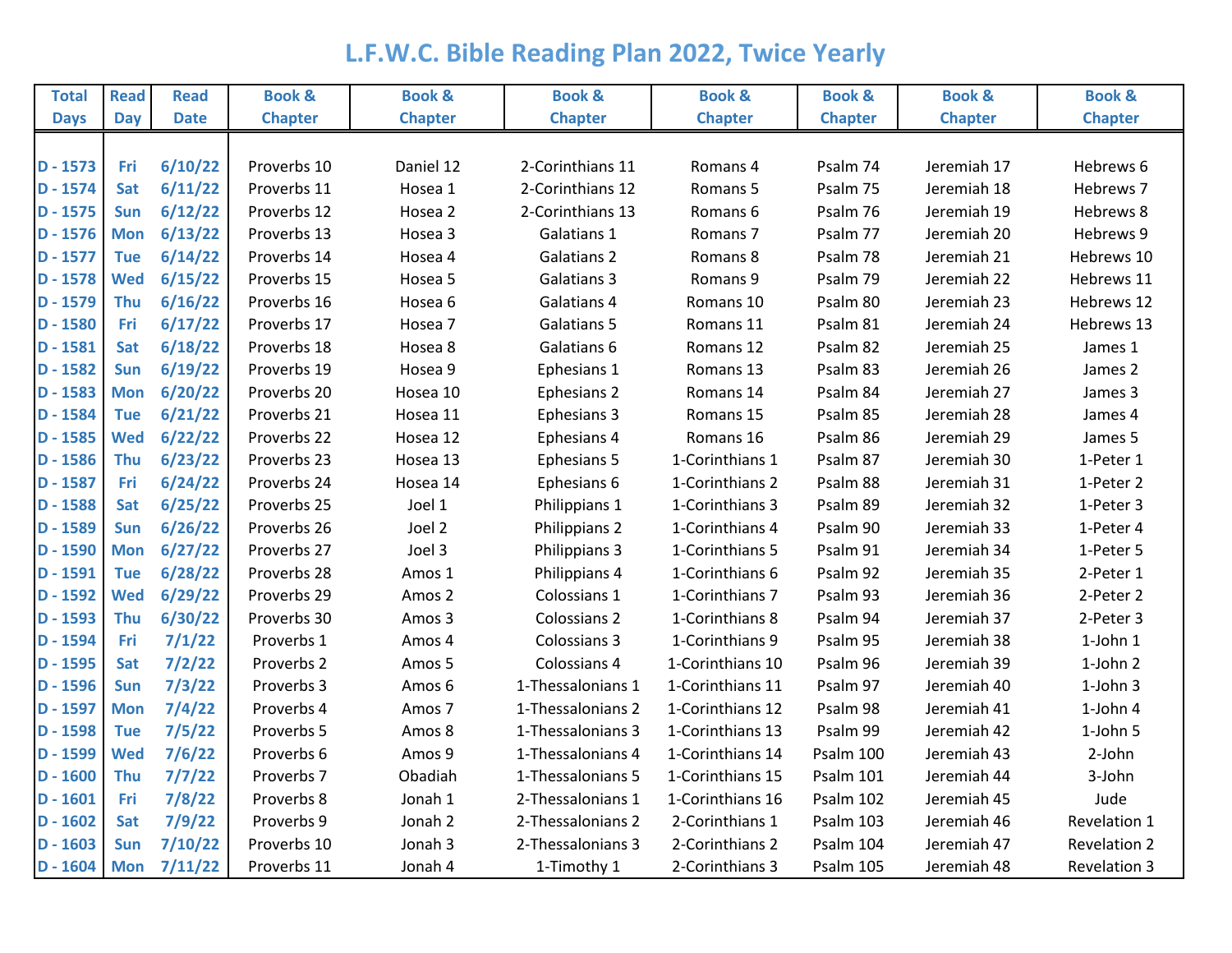| <b>Total</b> | <b>Read</b> | <b>Read</b> | <b>Book &amp;</b> | <b>Book &amp;</b> | <b>Book &amp;</b> | <b>Book &amp;</b> | <b>Book &amp;</b> | <b>Book &amp;</b> | <b>Book &amp;</b>    |
|--------------|-------------|-------------|-------------------|-------------------|-------------------|-------------------|-------------------|-------------------|----------------------|
| <b>Days</b>  | Day         | <b>Date</b> | <b>Chapter</b>    | <b>Chapter</b>    | <b>Chapter</b>    | <b>Chapter</b>    | <b>Chapter</b>    | <b>Chapter</b>    | <b>Chapter</b>       |
|              |             |             |                   |                   |                   |                   |                   |                   |                      |
| $D - 1605$   | <b>Tue</b>  | 7/12/22     | Proverbs 12       | Micah 1           | 1-Timothy 2       | 2-Corinthians 4   | Psalm 106         | Jeremiah 49       | Revelation 4         |
| $D - 1606$   | <b>Wed</b>  | 7/13/22     | Proverbs 13       | Micah 2           | 1-Timothy 3       | 2-Corinthians 5   | Psalm 107         | Jeremiah 50       | <b>Revelation 5</b>  |
| $D - 1607$   | Thu         | 7/14/22     | Proverbs 14       | Micah 3           | 1-Timothy 4       | 2-Corinthians 6   | Psalm 108         | Jeremiah 51       | Revelation 6         |
| $D - 1608$   | Fri         | 7/15/22     | Proverbs 15       | Micah 4           | 1-Timothy 5       | 2-Corinthians 7   | Psalm 109         | Jeremiah 52       | Revelation 7         |
| $D - 1609$   | Sat         | 7/16/22     | Proverbs 16       | Micah 5           | 1-Timothy 6       | 2-Corinthians 8   | Psalm 110         | Lamentations 1    | <b>Revelation 8</b>  |
| $D - 1610$   | Sun         | 7/17/22     | Proverbs 17       | Micah 6           | 2-Timothy 1       | 2-Corinthians 9   | Psalm 111         | Lamentations 2    | <b>Revelation 9</b>  |
| $D - 1611$   | <b>Mon</b>  | 7/18/22     | Proverbs 18       | Micah 7           | 2-Timothy 2       | 2-Corinthians 10  | Psalm 112         | Lamentations 3    | Revelation 10        |
| $D - 1612$   | <b>Tue</b>  | 7/19/22     | Proverbs 19       | Nahum 1           | 2-Timothy 3       | 2-Corinthians 11  | Psalm 113         | Lamentations 4    | <b>Revelation 11</b> |
| $D - 1613$   | <b>Wed</b>  | 7/20/22     | Proverbs 20       | Nahum 2           | 2-Timothy 4       | 2-Corinthians 12  | Psalm 114         | Lamentations 5    | Revelation 12        |
| $D - 1614$   | Thu         | 7/21/22     | Proverbs 21       | Nahum 3           | Titus 1           | 2-Corinthians 13  | Psalm 115         | Ezekiel 1         | Revelation 13        |
| $D - 1615$   | Fri         | 7/22/22     | Proverbs 22       | Habakkuk 1        | Titus 2           | Galatians 1       | Psalm 116         | Ezekiel 2         | Revelation 14        |
| $D - 1616$   | Sat         | 7/23/22     | Proverbs 23       | Habakkuk 2        | Titus 3           | Galatians 2       | Psalm 117         | Ezekiel 3         | Revelation 15        |
| $D - 1617$   | Sun         | 7/24/22     | Proverbs 24       | Habakkuk 3        | Philemon          | Galatians 3       | Psalm 118         | Ezekiel 4         | Revelation 16        |
| $D - 1618$   | <b>Mon</b>  | 7/25/22     | Proverbs 25       | Zephaniah 1       | Hebrews 1         | Galatians 4       | Psalm 119         | Ezekiel 5         | Revelation 17        |
| $D - 1619$   | <b>Tue</b>  | 7/26/22     | Proverbs 26       | Zephaniah 2       | Hebrews 2         | Galatians 5       | Psalm 120         | Ezekiel 6         | Revelation 18        |
| $D - 1620$   | <b>Wed</b>  | 7/27/22     | Proverbs 27       | Zephaniah 3       | Hebrews 3         | Galatians 6       | Psalm 121         | Ezekiel 7         | Revelation 19        |
| $D - 1621$   | <b>Thu</b>  | 7/28/22     | Proverbs 28       | Haggai 1          | Hebrews 4         | Ephesians 1       | Psalm 122         | Ezekiel 8         | Revelation 20        |
| $D - 1622$   | Fri         | 7/29/22     | Proverbs 29       | Haggai 2          | Hebrews 5         | Ephesians 2       | Psalm 123         | Ezekiel 9         | <b>Revelation 21</b> |
| $D - 1623$   | Sat         | 7/30/22     | Proverbs 30       | Zechariah 1       | Hebrews 6         | Ephesians 3       | Psalm 124         | Ezekiel 10        | <b>Revelation 22</b> |
| $D - 1624$   | Sun         | 7/31/22     | Proverbs 31       | Zechariah 2       | Hebrews 7         | Ephesians 4       | Psalm 125         | Ezekiel 11        | Matthew 1            |
| $D - 1625$   | <b>Mon</b>  | 8/1/22      | Proverbs 1        | Zechariah 3       | Hebrews 8         | Ephesians 5       | Psalm 126         | Ezekiel 12        | Matthew 2            |
| $D - 1626$   | <b>Tue</b>  | 8/2/22      | Proverbs 2        | Zechariah 4       | Hebrews 9         | Ephesians 6       | Psalm 127         | Ezekiel 13        | Matthew 3            |
| $D - 1627$   | <b>Wed</b>  | 8/3/22      | Proverbs 3        | Zechariah 5       | Hebrews 10        | Philippians 1     | Psalm 128         | Ezekiel 14        | Matthew 4            |
| $D - 1628$   | Thu         | 8/4/22      | Proverbs 4        | Zechariah 6       | Hebrews 11        | Philippians 2     | Psalm 129         | Ezekiel 15        | Matthew 5            |
| $D - 1629$   | Fri         | 8/5/22      | Proverbs 5        | Zechariah 7       | Hebrews 12        | Philippians 3     | Psalm 130         | Ezekiel 16        | Matthew 6            |
| $D - 1630$   | <b>Sat</b>  | 8/6/22      | Proverbs 6        | Zechariah 8       | Hebrews 13        | Philippians 4     | Psalm 131         | Ezekiel 17        | Matthew 7            |
| $D - 1631$   | <b>Sun</b>  | 8/7/22      | Proverbs 7        | Zechariah 9       | James 1           | Colossians 1      | Psalm 132         | Ezekiel 18        | Matthew 8            |
| $D - 1632$   | <b>Mon</b>  | 8/8/22      | Proverbs 8        | Zechariah 10      | James 2           | Colossians 2      | Psalm 133         | Ezekiel 19        | Matthew 9            |
| $D - 1633$   | <b>Tue</b>  | 8/9/22      | Proverbs 9        | Zechariah 11      | James 3           | Colossians 3      | Psalm 134         | Ezekiel 20        | Matthew 10           |
| $D - 1634$   | <b>Wed</b>  | 8/10/22     | Proverbs 10       | Zechariah 12      | James 4           | Colossians 4      | Psalm 135         | Ezekiel 21        | Matthew 11           |
| $D - 1635$   | Thu         | 8/11/22     | Proverbs 11       | Zechariah 13      | James 5           | 1-Thessalonians 1 | Psalm 136         | Ezekiel 22        | Matthew 12           |
| $D - 1636$   | Fri         | 8/12/22     | Proverbs 12       | Zechariah 14      | 1-Peter 1         | 1-Thessalonians 2 | Psalm 137         | Ezekiel 23        | Matthew 13           |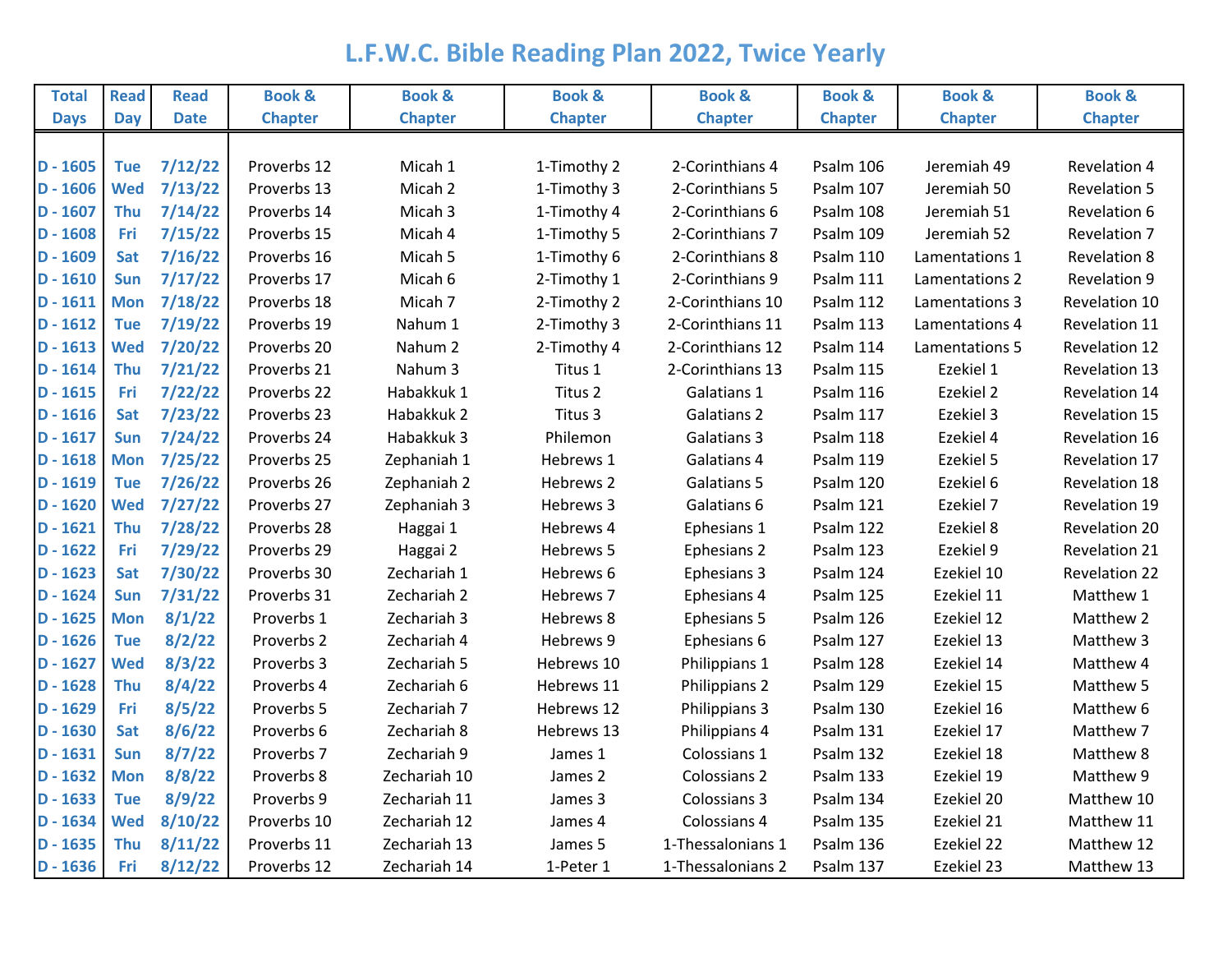| <b>Total</b> | <b>Read</b> | <b>Read</b> | <b>Book &amp;</b> | <b>Book &amp;</b> | <b>Book &amp;</b>    | <b>Book &amp;</b> | <b>Book &amp;</b> | <b>Book &amp;</b> | <b>Book &amp;</b> |
|--------------|-------------|-------------|-------------------|-------------------|----------------------|-------------------|-------------------|-------------------|-------------------|
| <b>Days</b>  | <b>Day</b>  | <b>Date</b> | <b>Chapter</b>    | <b>Chapter</b>    | <b>Chapter</b>       | <b>Chapter</b>    | <b>Chapter</b>    | <b>Chapter</b>    | <b>Chapter</b>    |
|              |             |             |                   |                   |                      |                   |                   |                   |                   |
| $D - 1637$   | Sat         | 8/13/22     | Proverbs 13       | Malachi 1         | 1-Peter 2            | 1-Thessalonians 3 | Psalm 138         | Ezekiel 24        | Matthew 14        |
| $D - 1638$   | Sun         | 8/14/22     | Proverbs 14       | Malachi 2         | 1-Peter 3            | 1-Thessalonians 4 | Psalm 139         | Ezekiel 25        | Matthew 15        |
| $D - 1639$   | <b>Mon</b>  | 8/15/22     | Proverbs 15       | Malachi 3         | 1-Peter 4            | 1-Thessalonians 5 | Psalm 140         | Ezekiel 26        | Matthew 16        |
| $D - 1640$   | <b>Tue</b>  | 8/16/22     | Proverbs 16       | Malachi 4         | 1-Peter 5            | 2-Thessalonians 1 | Psalm 141         | Ezekiel 27        | Matthew 17        |
| $D - 1641$   | <b>Wed</b>  | 8/17/22     | Proverbs 17       | Genesis 1         | 2-Peter 1            | 2-Thessalonians 2 | Psalm 142         | Ezekiel 28        | Matthew 18        |
| $D - 1642$   | Thu         | 8/18/22     | Proverbs 18       | Genesis 2         | 2-Peter 2            | 2-Thessalonians 3 | Psalm 143         | Ezekiel 29        | Matthew 19        |
| $D - 1643$   | Fri         | 8/19/22     | Proverbs 19       | Genesis 3         | 2-Peter 3            | 1-Timothy 1       | Psalm 144         | Ezekiel 30        | Matthew 20        |
| $D - 1644$   | Sat         | 8/20/22     | Proverbs 20       | Genesis 4         | 1-John 1             | 1-Timothy 2       | Psalm 145         | Ezekiel 31        | Matthew 21        |
| $D - 1645$   | Sun         | 8/21/22     | Proverbs 21       | Genesis 5         | 1-John 2             | 1-Timothy 3       | Psalm 146         | Ezekiel 32        | Matthew 22        |
| $D - 1646$   | <b>Mon</b>  | 8/22/22     | Proverbs 22       | Genesis 6         | 1-John 3             | 1-Timothy 4       | Psalm 147         | Ezekiel 33        | Matthew 23        |
| $D - 1647$   | <b>Tue</b>  | 8/23/22     | Proverbs 23       | Genesis 7         | 1-John 4             | 1-Timothy 5       | Psalm 148         | Ezekiel 34        | Matthew 24        |
| $D - 1648$   | <b>Wed</b>  | 8/24/22     | Proverbs 24       | Genesis 8         | 1-John 5             | 1-Timothy 6       | Psalm 149         | Ezekiel 35        | Matthew 25        |
| $D - 1649$   | Thu         | 8/25/22     | Proverbs 25       | Genesis 9         | 2-John               | 2-Timothy 1       | Psalm 150         | Ezekiel 36        | Matthew 26        |
| $D - 1650$   | Fri         | 8/26/22     | Proverbs 26       | Genesis 10        | 3-John               | 2-Timothy 2       | Psalm 1           | Ezekiel 37        | Matthew 27        |
| $D - 1651$   | Sat         | 8/27/22     | Proverbs 27       | Genesis 11        | Jude                 | 2-Timothy 3       | Psalm 2           | Ezekiel 38        | Matthew 28        |
| $D - 1652$   | Sun         | 8/28/22     | Proverbs 28       | Genesis 12        | Revelation 1         | 2-Timothy 4       | Psalm 3           | Ezekiel 39        | Mark 1            |
| $D - 1653$   | <b>Mon</b>  | 8/29/22     | Proverbs 29       | Genesis 13        | Revelation 2         | Titus 1           | Psalm 4           | Ezekiel 40        | Mark 2            |
| $D - 1654$   | <b>Tue</b>  | 8/30/22     | Proverbs 30       | Genesis 14        | <b>Revelation 3</b>  | Titus 2           | Psalm 5           | Ezekiel 41        | Mark 3            |
| $D - 1655$   | <b>Wed</b>  | 8/31/22     | Proverbs 31       | Genesis 15        | Revelation 4         | Titus 3           | Psalm 6           | Ezekiel 42        | Mark 4            |
| $D - 1656$   | Thu         | 9/1/22      | Proverbs 1        | Genesis 16        | <b>Revelation 5</b>  | Philemon          | Psalm 7           | Ezekiel 43        | Mark 5            |
| $D - 1657$   | Fri         | 9/2/22      | Proverbs 2        | Genesis 17        | Revelation 6         | Hebrews 1         | Psalm 8           | Ezekiel 44        | Mark 6            |
| $D - 1658$   | <b>Sat</b>  | 9/3/22      | Proverbs 3        | Genesis 18        | Revelation 7         | Hebrews 2         | Psalm 9           | Ezekiel 45        | Mark 7            |
| $D - 1659$   | Sun         | 9/4/22      | Proverbs 4        | Genesis 19        | <b>Revelation 8</b>  | Hebrews 3         | Psalm 10          | Ezekiel 46        | Mark 8            |
| $D - 1660$   | <b>Mon</b>  | 9/5/22      | Proverbs 5        | Genesis 20        | <b>Revelation 9</b>  | Hebrews 4         | Psalm 11          | Ezekiel 47        | Mark 9            |
| $D - 1661$   | <b>Tue</b>  | 9/6/22      | Proverbs 6        | Genesis 21        | Revelation 10        | Hebrews 5         | Psalm 12          | Ezekiel 48        | Mark 10           |
| $D - 1662$   | <b>Wed</b>  | 9/7/22      | Proverbs 7        | Genesis 22        | Revelation 11        | Hebrews 6         | Psalm 13          | Daniel 1          | Mark 11           |
| $D - 1663$   | Thu         | 9/8/22      | Proverbs 8        | Genesis 23        | Revelation 12        | Hebrews 7         | Psalm 14          | Daniel 2          | Mark 12           |
| $D - 1664$   | Fri         | 9/9/22      | Proverbs 9        | Genesis 24        | Revelation 13        | Hebrews 8         | Psalm 15          | Daniel 3          | Mark 13           |
| $D - 1665$   | Sat         | 9/10/22     | Proverbs 10       | Genesis 25        | Revelation 14        | Hebrews 9         | Psalm 16          | Daniel 4          | Mark 14           |
| $D - 1666$   | Sun         | 9/11/22     | Proverbs 11       | Genesis 26        | Revelation 15        | Hebrews 10        | Psalm 17          | Daniel 5          | Mark 15           |
| $D - 1667$   | <b>Mon</b>  | 9/12/22     | Proverbs 12       | Genesis 27        | <b>Revelation 16</b> | Hebrews 11        | Psalm 18          | Daniel 6          | Mark 16           |
| $D - 1668$   | <b>Tue</b>  | 9/13/22     | Proverbs 13       | Genesis 28        | <b>Revelation 17</b> | Hebrews 12        | Psalm 19          | Daniel 7          | Luke 1            |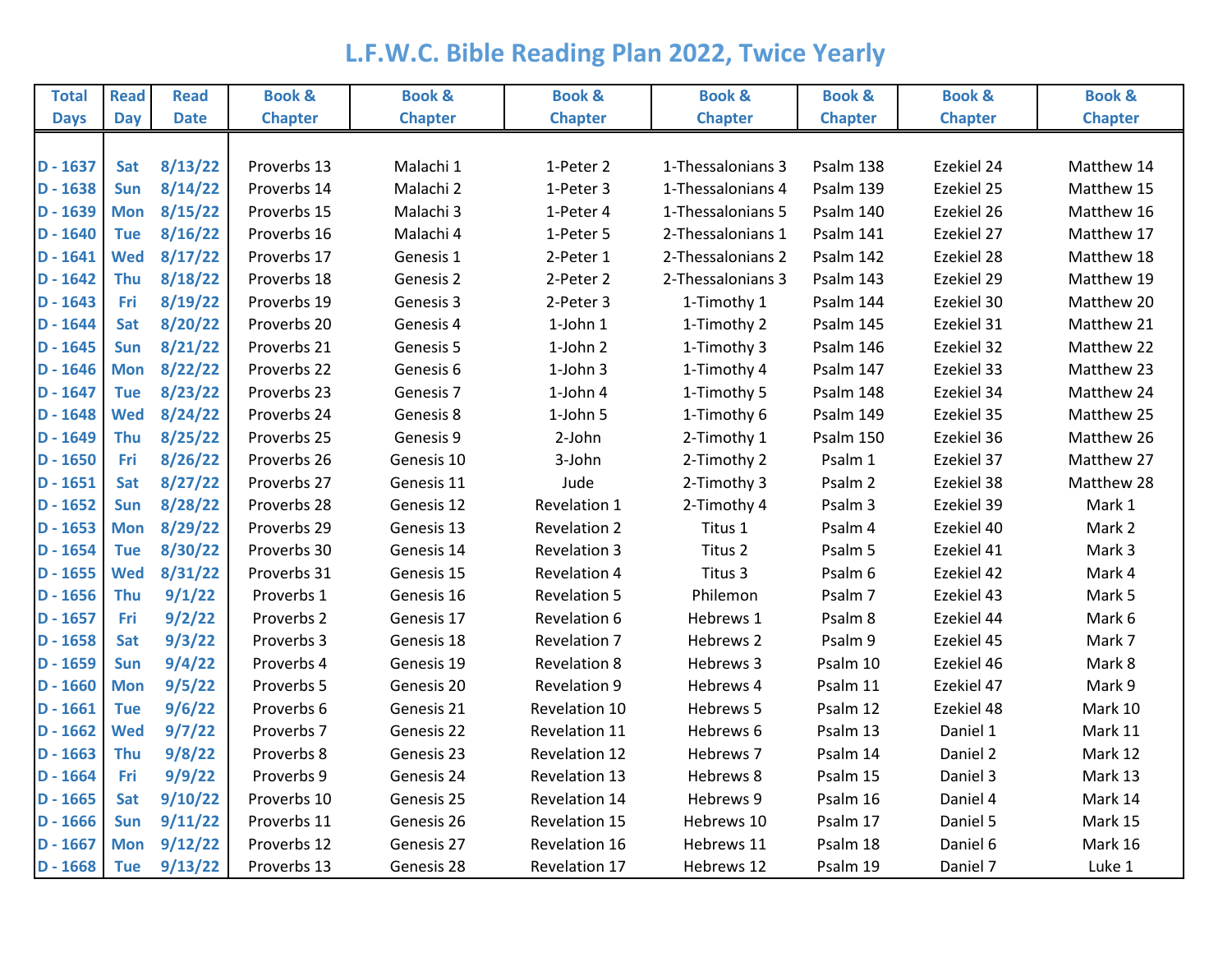| <b>Total</b> | <b>Read</b> | <b>Read</b>  | <b>Book &amp;</b> | <b>Book &amp;</b>   | <b>Book &amp;</b> | <b>Book &amp;</b>   | <b>Book &amp;</b> | <b>Book &amp;</b> | <b>Book &amp;</b> |
|--------------|-------------|--------------|-------------------|---------------------|-------------------|---------------------|-------------------|-------------------|-------------------|
| <b>Days</b>  | <b>Day</b>  | <b>Date</b>  | <b>Chapter</b>    | <b>Chapter</b>      | <b>Chapter</b>    | <b>Chapter</b>      | <b>Chapter</b>    | <b>Chapter</b>    | <b>Chapter</b>    |
|              |             |              |                   |                     |                   |                     |                   |                   |                   |
| $D - 1669$   | <b>Wed</b>  | 9/14/22      | Proverbs 14       | Genesis 29          | Revelation 18     | Hebrews 13          | Psalm 20          | Daniel 8          | Luke 2            |
| $D - 1670$   | Thu         | 9/15/22      | Proverbs 15       | Genesis 30          | Revelation 19     | James 1             | Psalm 21          | Daniel 9          | Luke 3            |
| $D - 1671$   | Fri         | 9/16/22      | Proverbs 16       | Genesis 31          | Revelation 20     | James 2             | Psalm 22          | Daniel 10         | Luke 4            |
| $D - 1672$   | Sat         | 9/17/22      | Proverbs 17       | Genesis 32          | Revelation 21     | James 3             | Psalm 23          | Daniel 11         | Luke 5            |
| $D - 1673$   | Sun         | 9/18/22      | Proverbs 18       | Genesis 33          | Revelation 22     | James 4             | Psalm 24          | Daniel 12         | Luke 6            |
| $D - 1674$   | <b>Mon</b>  | 9/19/22      | Proverbs 19       | Genesis 34          | Matthew 1         | James 5             | Psalm 25          | Hosea 1           | Luke 7            |
| $D - 1675$   | <b>Tue</b>  | 9/20/22      | Proverbs 20       | Genesis 35          | Matthew 2         | 1-Peter 1           | Psalm 26          | Hosea 2           | Luke 8            |
| $D - 1676$   | <b>Wed</b>  | 9/21/22      | Proverbs 21       | Genesis 36          | Matthew 3         | 1-Peter 2           | Psalm 27          | Hosea 3           | Luke 9            |
| $D - 1677$   | Thu         | 9/22/22      | Proverbs 22       | Genesis 37          | Matthew 4         | 1-Peter 3           | Psalm 28          | Hosea 4           | Luke 10           |
| $D - 1678$   | Fri         | 9/23/22      | Proverbs 23       | Genesis 38          | Matthew 5         | 1-Peter 4           | Psalm 29          | Hosea 5           | Luke 11           |
| $D - 1679$   | Sat         | 9/24/22      | Proverbs 24       | Genesis 39          | Matthew 6         | 1-Peter 5           | Psalm 30          | Hosea 6           | Luke 12           |
| $D - 1680$   | Sun         | 9/25/22      | Proverbs 25       | Genesis 40          | Matthew 7         | 2-Peter 1           | Psalm 31          | Hosea 7           | Luke 13           |
| $D - 1681$   | <b>Mon</b>  | 9/26/22      | Proverbs 26       | Genesis 41          | Matthew 8         | 2-Peter 2           | Psalm 32          | Hosea 8           | Luke 14           |
| $D - 1682$   | <b>Tue</b>  | 9/27/22      | Proverbs 27       | Genesis 42          | Matthew 9         | 2-Peter 3           | Psalm 33          | Hosea 9           | Luke 15           |
| $D - 1683$   | <b>Wed</b>  | 9/28/22      | Proverbs 28       | Genesis 43          | Matthew 10        | 1-John 1            | Psalm 34          | Hosea 10          | Luke 16           |
| $D - 1684$   | <b>Thu</b>  | 9/29/22      | Proverbs 29       | Genesis 44          | Matthew 11        | 1-John 2            | Psalm 35          | Hosea 11          | Luke 17           |
| $D - 1685$   | Fri         | 9/30/22      | Proverbs 30       | Genesis 45          | Matthew 12        | 1-John 3            | Psalm 36          | Hosea 12          | Luke 18           |
| $D - 1686$   | Sat         | 10/1/22      | Proverbs 1        | Genesis 46          | Matthew 13        | 1-John 4            | Psalm 37          | Hosea 13          | Luke 19           |
| $D - 1687$   | Sun         | 10/2/22      | Proverbs 2        | Genesis 47          | Matthew 14        | 1-John 5            | Psalm 38          | Hosea 14          | Luke 20           |
| $D - 1688$   | <b>Mon</b>  | 10/3/22      | Proverbs 3        | Genesis 48          | Matthew 15        | 2-John              | Psalm 39          | Joel 1            | Luke 21           |
| $D - 1689$   | <b>Tue</b>  | 10/4/22      | Proverbs 4        | Genesis 49          | Matthew 16        | 3-John              | Psalm 40          | Joel 2            | Luke 22           |
| $D - 1690$   | <b>Wed</b>  | 10/5/22      | Proverbs 5        | Genesis 50          | Matthew 17        | Jude                | Psalm 41          | Joel 3            | Luke 23           |
| $D - 1691$   | Thu         | 10/6/22      | Proverbs 6        | Exodus 1            | Matthew 18        | Revelation 1        | Psalm 42          | Amos 1            | Luke 24           |
| $D - 1692$   | Fri         | 10/7/22      | Proverbs 7        | Exodus 2            | Matthew 19        | <b>Revelation 2</b> | Psalm 43          | Amos 2            | John 1            |
| $D - 1693$   | Sat         | 10/8/22      | Proverbs 8        | Exodus 3            | Matthew 20        | Revelation 3        | Psalm 44          | Amos 3            | John 2            |
| $D - 1694$   | Sun         | 10/9/22      | Proverbs 9        | Exodus 4            | Matthew 21        | Revelation 4        | Psalm 45          | Amos 4            | John 3            |
| $D - 1695$   |             | Mon 10/10/22 | Proverbs 10       | Exodus 5            | Matthew 22        | <b>Revelation 5</b> | Psalm 46          | Amos 5            | John 4            |
| $D - 1696$   | Tue         | 10/11/22     | Proverbs 11       | Exodus 6            | Matthew 23        | Revelation 6        | Psalm 47          | Amos 6            | John 5            |
| $D - 1697$   |             | Wed 10/12/22 | Proverbs 12       | Exodus <sub>7</sub> | Matthew 24        | Revelation 7        | Psalm 48          | Amos 7            | John 6            |
| $D - 1698$   |             | Thu 10/13/22 | Proverbs 13       | Exodus 8            | Matthew 25        | <b>Revelation 8</b> | Psalm 49          | Amos 8            | John 7            |
| $D - 1699$   | Fri         | 10/14/22     | Proverbs 14       | Exodus 9            | Matthew 26        | <b>Revelation 9</b> | Psalm 50          | Amos 9            | John 8            |
| $D - 1700$   |             | Sat 10/15/22 | Proverbs 15       | Exodus 10           | Matthew 27        | Revelation 10       | Psalm 51          | Obadiah           | John 9            |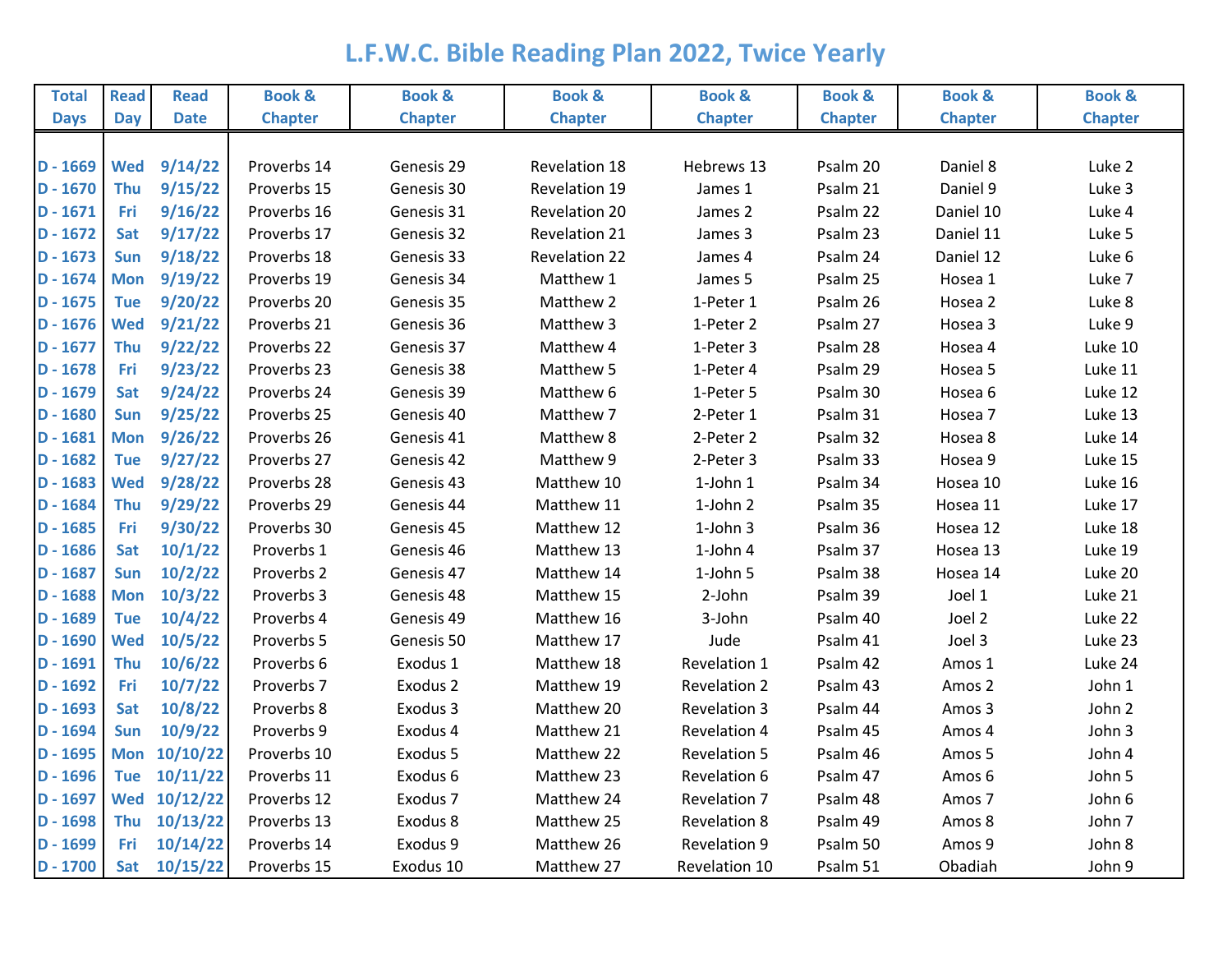| <b>Total</b> | <b>Read</b> | <b>Read</b>  | <b>Book &amp;</b> | <b>Book &amp;</b> | <b>Book &amp;</b> | <b>Book &amp;</b> | <b>Book &amp;</b> | <b>Book &amp;</b>  | <b>Book &amp;</b> |
|--------------|-------------|--------------|-------------------|-------------------|-------------------|-------------------|-------------------|--------------------|-------------------|
| <b>Days</b>  | <b>Day</b>  | <b>Date</b>  | <b>Chapter</b>    | <b>Chapter</b>    | <b>Chapter</b>    | <b>Chapter</b>    | <b>Chapter</b>    | <b>Chapter</b>     | <b>Chapter</b>    |
|              |             |              |                   |                   |                   |                   |                   |                    |                   |
| $D - 1701$   |             | Sun 10/16/22 | Proverbs 16       | Exodus 11         | Matthew 28        | Revelation 11     | Psalm 52          | Jonah 1            | John 10           |
| $D - 1702$   |             | Mon 10/17/22 | Proverbs 17       | Exodus 12         | Mark 1            | Revelation 12     | Psalm 53          | Jonah 2            | John 11           |
| $D - 1703$   | Tue         | 10/18/22     | Proverbs 18       | Exodus 13         | Mark 2            | Revelation 13     | Psalm 54          | Jonah 3            | John 12           |
| $D - 1704$   |             | Wed 10/19/22 | Proverbs 19       | Exodus 14         | Mark 3            | Revelation 14     | Psalm 55          | Jonah 4            | John 13           |
| $D - 1705$   | Thu         | 10/20/22     | Proverbs 20       | Exodus 15         | Mark 4            | Revelation 15     | Psalm 56          | Micah 1            | John 14           |
| $D - 1706$   | Fri         | 10/21/22     | Proverbs 21       | Exodus 16         | Mark 5            | Revelation 16     | Psalm 57          | Micah 2            | John 15           |
| $D - 1707$   | Sat         | 10/22/22     | Proverbs 22       | Exodus 17         | Mark 6            | Revelation 17     | Psalm 58          | Micah <sub>3</sub> | John 16           |
| $D - 1708$   | <b>Sun</b>  | 10/23/22     | Proverbs 23       | Exodus 18         | Mark 7            | Revelation 18     | Psalm 59          | Micah 4            | John 17           |
| $D - 1709$   |             | Mon 10/24/22 | Proverbs 24       | Exodus 19         | Mark 8            | Revelation 19     | Psalm 60          | Micah 5            | John 18           |
| $D - 1710$   |             | Tue 10/25/22 | Proverbs 25       | Exodus 20         | Mark 9            | Revelation 20     | Psalm 61          | Micah 6            | John 19           |
| $D - 1711$   |             | Wed 10/26/22 | Proverbs 26       | Exodus 21         | Mark 10           | Revelation 21     | Psalm 62          | Micah 7            | John 20           |
| $D - 1712$   | <b>Thu</b>  | 10/27/22     | Proverbs 27       | Exodus 22         | Mark 11           | Revelation 22     | Psalm 63          | Nahum 1            | John 21           |
| $D - 1713$   | Fri         | 10/28/22     | Proverbs 28       | Exodus 23         | Mark 12           | Matthew 1         | Psalm 64          | Nahum 2            | Acts 1            |
| $D - 1714$   | Sat         | 10/29/22     | Proverbs 29       | Exodus 24         | Mark 13           | Matthew 2         | Psalm 65          | Nahum 3            | Acts 2            |
| $D - 1715$   | <b>Sun</b>  | 10/30/22     | Proverbs 30       | Exodus 25         | Mark 14           | Matthew 3         | Psalm 66          | Habakkuk 1         | Acts 3            |
| $D - 1716$   |             | Mon 10/31/22 | Proverbs 31       | Exodus 26         | Mark 15           | Matthew 4         | Psalm 67          | Habakkuk 2         | Acts 4            |
| $D - 1717$   | <b>Tue</b>  | 11/1/22      | Proverbs 1        | Exodus 27         | Mark 16           | Matthew 5         | Psalm 68          | Habakkuk 3         | Acts 5            |
| $D - 1718$   | <b>Wed</b>  | 11/2/22      | Proverbs 2        | Exodus 28         | Luke 1            | Matthew 6         | Psalm 69          | Zephaniah 1        | Acts 6            |
| $D - 1719$   | Thu         | 11/3/22      | Proverbs 3        | Exodus 29         | Luke 2            | Matthew 7         | Psalm 70          | Zephaniah 2        | Acts 7            |
| $D - 1720$   | Fri         | 11/4/22      | Proverbs 4        | Exodus 30         | Luke 3            | Matthew 8         | Psalm 71          | Zephaniah 3        | Acts 8            |
| $D - 1721$   | Sat         | 11/5/22      | Proverbs 5        | Exodus 31         | Luke 4            | Matthew 9         | Psalm 72          | Haggai 1           | Acts 9            |
| $D - 1722$   | Sun         | 11/6/22      | Proverbs 6        | Exodus 32         | Luke 5            | Matthew 10        | Psalm 73          | Haggai 2           | Acts 10           |
| $D - 1723$   | <b>Mon</b>  | 11/7/22      | Proverbs 7        | Exodus 33         | Luke 6            | Matthew 11        | Psalm 74          | Zechariah 1        | Acts 11           |
| $D - 1724$   | <b>Tue</b>  | 11/8/22      | Proverbs 8        | Exodus 34         | Luke 7            | Matthew 12        | Psalm 75          | Zechariah 2        | Acts 12           |
| $D - 1725$   | <b>Wed</b>  | 11/9/22      | Proverbs 9        | Exodus 35         | Luke 8            | Matthew 13        | Psalm 76          | Zechariah 3        | Acts 13           |
| $D - 1726$   |             | Thu 11/10/22 | Proverbs 10       | Exodus 36         | Luke 9            | Matthew 14        | Psalm 77          | Zechariah 4        | Acts 14           |
| $D - 1727$   | Fri         | 11/11/22     | Proverbs 11       | Exodus 37         | Luke 10           | Matthew 15        | Psalm 78          | Zechariah 5        | Acts 15           |
| $D - 1728$   | Sat         | 11/12/22     | Proverbs 12       | Exodus 38         | Luke 11           | Matthew 16        | Psalm 79          | Zechariah 6        | Acts 16           |
| $D - 1729$   |             | Sun 11/13/22 | Proverbs 13       | Exodus 39         | Luke 12           | Matthew 17        | Psalm 80          | Zechariah 7        | Acts 17           |
| $D - 1730$   |             | Mon 11/14/22 | Proverbs 14       | Exodus 40         | Luke 13           | Matthew 18        | Psalm 81          | Zechariah 8        | Acts 18           |
| $D - 1731$   |             | Tue 11/15/22 | Proverbs 15       | Leviticus 1       | Luke 14           | Matthew 19        | Psalm 82          | Zechariah 9        | Acts 19           |
| $D - 1732$   |             | Wed 11/16/22 | Proverbs 16       | Leviticus 2       | Luke 15           | Matthew 20        | Psalm 83          | Zechariah 10       | Acts 20           |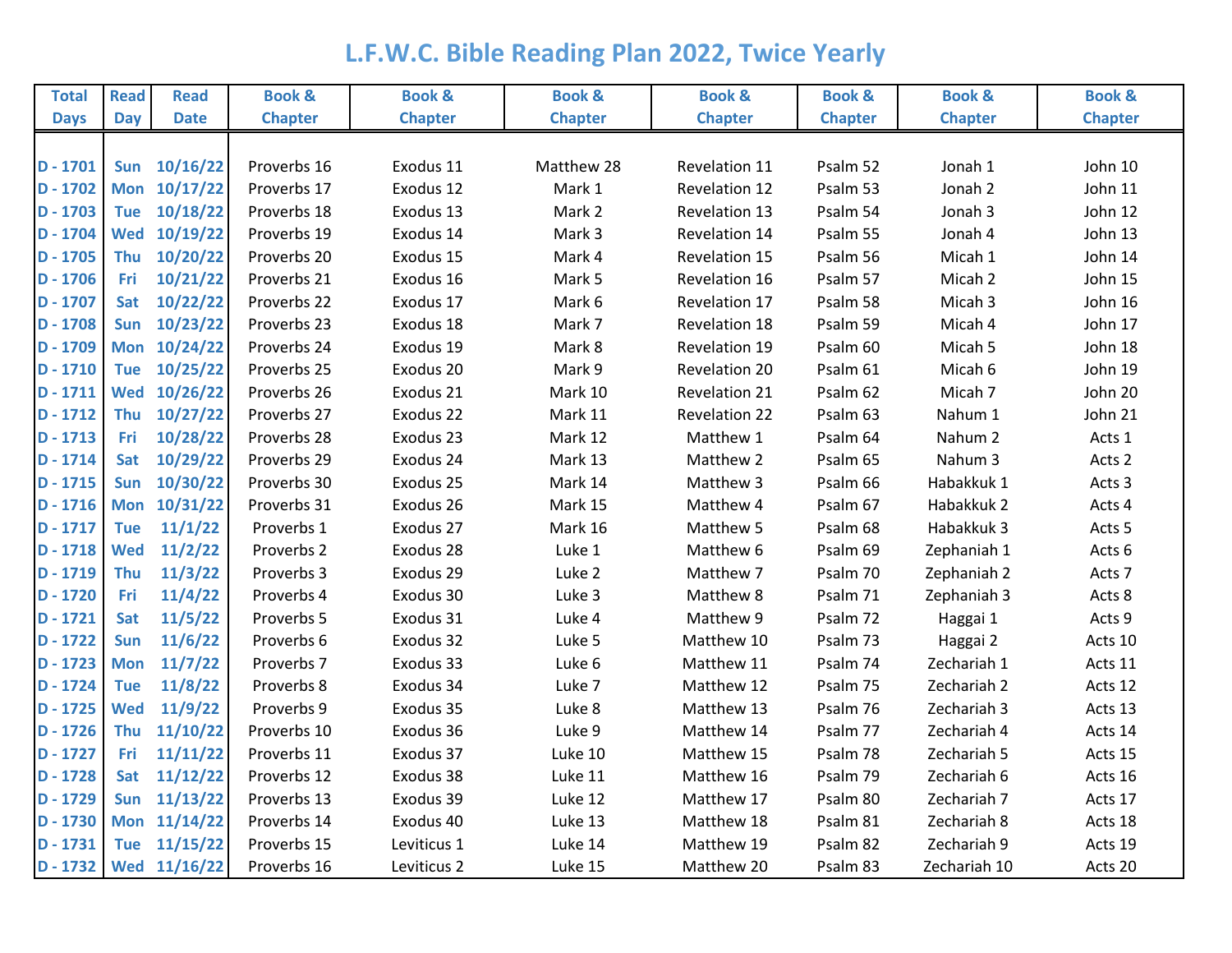| <b>Total</b> | <b>Read</b> | <b>Read</b>  | <b>Book &amp;</b> | <b>Book &amp;</b> | <b>Book &amp;</b> | <b>Book &amp;</b> | <b>Book &amp;</b> | <b>Book &amp;</b> | <b>Book &amp;</b>   |
|--------------|-------------|--------------|-------------------|-------------------|-------------------|-------------------|-------------------|-------------------|---------------------|
| <b>Days</b>  | <b>Day</b>  | <b>Date</b>  | <b>Chapter</b>    | <b>Chapter</b>    | <b>Chapter</b>    | <b>Chapter</b>    | <b>Chapter</b>    | <b>Chapter</b>    | <b>Chapter</b>      |
|              |             |              |                   |                   |                   |                   |                   |                   |                     |
| $D - 1733$   |             | Thu 11/17/22 | Proverbs 17       | Leviticus 3       | Luke 16           | Matthew 21        | Psalm 84          | Zechariah 11      | Acts 21             |
| $D - 1734$   | Fri         | 11/18/22     | Proverbs 18       | Leviticus 4       | Luke 17           | Matthew 22        | Psalm 85          | Zechariah 12      | Acts 22             |
| $D - 1735$   | Sat         | 11/19/22     | Proverbs 19       | Leviticus 5       | Luke 18           | Matthew 23        | Psalm 86          | Zechariah 13      | Acts 23             |
| $D - 1736$   | <b>Sun</b>  | 11/20/22     | Proverbs 20       | Leviticus 6       | Luke 19           | Matthew 24        | Psalm 87          | Zechariah 14      | Acts 24             |
| $D - 1737$   |             | Mon 11/21/22 | Proverbs 21       | Leviticus 7       | Luke 20           | Matthew 25        | Psalm 88          | Malachi 1         | Acts 25             |
| $D - 1738$   |             | Tue 11/22/22 | Proverbs 22       | Leviticus 8       | Luke 21           | Matthew 26        | Psalm 89          | Malachi 2         | Acts 26             |
| $D - 1739$   |             | Wed 11/23/22 | Proverbs 23       | Leviticus 9       | Luke 22           | Matthew 27        | Psalm 90          | Malachi 3         | Acts 27             |
| $D - 1740$   | Thu         | 11/24/22     | Proverbs 24       | Leviticus 10      | Luke 23           | Matthew 28        | Psalm 91          | Malachi 4         | Acts 28             |
| $D - 1741$   | Fri         | 11/25/22     | Proverbs 25       | Leviticus 11      | Luke 24           | Mark 1            | Psalm 92          | Genesis 1         | Romans 1            |
| $D - 1742$   | Sat         | 11/26/22     | Proverbs 26       | Leviticus 12      | John 1            | Mark 2            | Psalm 93          | Genesis 2         | Romans 2            |
| $D - 1743$   |             | Sun 11/27/22 | Proverbs 27       | Leviticus 13      | John 2            | Mark 3            | Psalm 94          | Genesis 3         | Romans 3            |
| $D - 1744$   |             | Mon 11/28/22 | Proverbs 28       | Leviticus 14      | John 3            | Mark 4            | Psalm 95          | Genesis 4         | Romans 4            |
| $D - 1745$   | <b>Tue</b>  | 11/29/22     | Proverbs 29       | Leviticus 15      | John 4            | Mark 5            | Psalm 96          | Genesis 5         | Romans 5            |
| $D - 1746$   |             | Wed 11/30/22 | Proverbs 30       | Leviticus 16      | John 5            | Mark 6            | Psalm 97          | Genesis 6         | Romans 6            |
| $D - 1747$   | <b>Thu</b>  | 12/1/22      | Proverbs 1        | Leviticus 17      | John 6            | Mark 7            | Psalm 98          | Genesis 7         | Romans <sub>7</sub> |
| $D - 1748$   | Fri         | 12/2/22      | Proverbs 2        | Leviticus 18      | John 7            | Mark 8            | Psalm 99          | Genesis 8         | Romans 8            |
| $D - 1749$   | Sat         | 12/3/22      | Proverbs 3        | Leviticus 19      | John 8            | Mark 9            | Psalm 100         | Genesis 9         | Romans 9            |
| $D - 1750$   | Sun         | 12/4/22      | Proverbs 4        | Leviticus 20      | John 9            | Mark 10           | Psalm 101         | Genesis 10        | Romans 10           |
| $D - 1751$   | <b>Mon</b>  | 12/5/22      | Proverbs 5        | Leviticus 21      | John 10           | Mark 11           | Psalm 102         | Genesis 11        | Romans 11           |
| $D - 1752$   | <b>Tue</b>  | 12/6/22      | Proverbs 6        | Leviticus 22      | John 11           | Mark 12           | Psalm 103         | Genesis 12        | Romans 12           |
| $D - 1753$   | <b>Wed</b>  | 12/7/22      | Proverbs 7        | Leviticus 23      | John 12           | Mark 13           | Psalm 104         | Genesis 13        | Romans 13           |
| $D - 1754$   | <b>Thu</b>  | 12/8/22      | Proverbs 8        | Leviticus 24      | John 13           | Mark 14           | Psalm 105         | Genesis 14        | Romans 14           |
| $D - 1755$   | Fri         | 12/9/22      | Proverbs 9        | Leviticus 25      | John 14           | Mark 15           | Psalm 106         | Genesis 15        | Romans 15           |
| $D - 1756$   | Sat         | 12/10/22     | Proverbs 10       | Leviticus 26      | John 15           | Mark 16           | Psalm 107         | Genesis 16        | Romans 16           |
| $D - 1757$   | Sun         | 12/11/22     | Proverbs 11       | Leviticus 27      | John 16           | Luke 1            | Psalm 108         | Genesis 17        | 1-Corinthians 1     |
| $D - 1758$   |             | Mon 12/12/22 | Proverbs 12       | Numbers 1         | John 17           | Luke 2            | Psalm 109         | Genesis 18        | 1-Corinthians 2     |
| $D - 1759$   |             | Tue 12/13/22 | Proverbs 13       | Numbers 2         | John 18           | Luke 3            | Psalm 110         | Genesis 19        | 1-Corinthians 3     |
| $D - 1760$   |             | Wed 12/14/22 | Proverbs 14       | Numbers 3         | John 19           | Luke 4            | Psalm 111         | Genesis 20        | 1-Corinthians 4     |
| $D - 1761$   |             | Thu 12/15/22 | Proverbs 15       | Numbers 4         | John 20           | Luke 5            | Psalm 112         | Genesis 21        | 1-Corinthians 5     |
| $D - 1762$   | Fri         | 12/16/22     | Proverbs 16       | Numbers 5         | John 21           | Luke 6            | Psalm 113         | Genesis 22        | 1-Corinthians 6     |
| $D - 1763$   | Sat         | 12/17/22     | Proverbs 17       | Numbers 6         | Acts 1            | Luke 7            | Psalm 114         | Genesis 23        | 1-Corinthians 7     |
| $D - 1764$   |             | Sun 12/18/22 | Proverbs 18       | Numbers 7         | Acts 2            | Luke 8            | Psalm 115         | Genesis 24        | 1-Corinthians 8     |